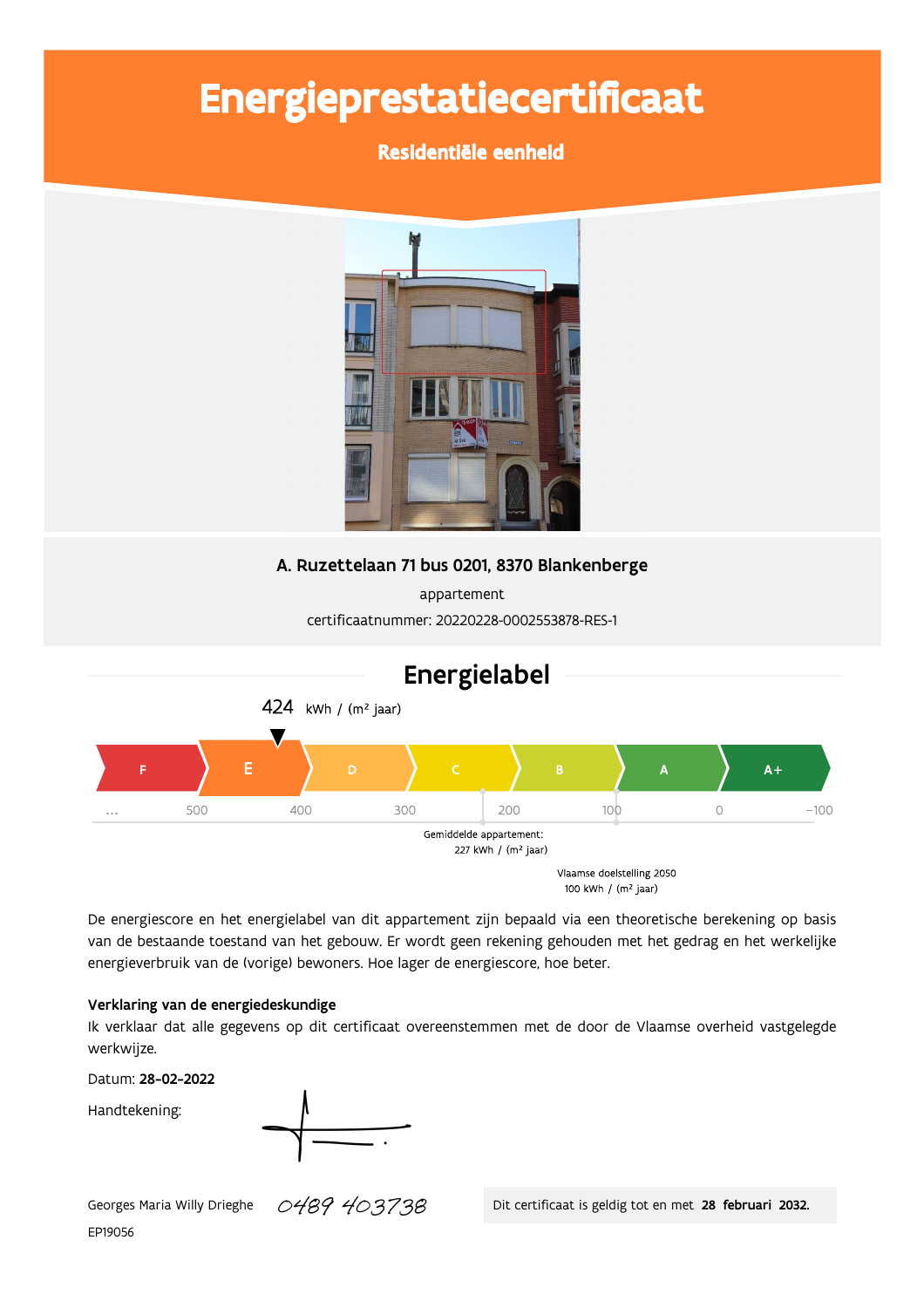# Huidige staat van het appartement

Buitenzonwering aanwezig

Om met uw appartement te voldoen aan de energiedoelstelling, zijn er twee mogelijke pistes:

#### $(1)$ Inzetten op isolatie en verwarming  $2^{\circ}$ Energielabel van het appartement U isoleert elk deel van uw appartement tot U behaalt een energielabel A voor  $\overline{U}$ doelstelling voorziet appartement(= energiescore van maximaal 100 de én  $\mathsf{u}$ een **OF** energie-efficiënte verwarmingsinstallatie kWh/(m<sup>2</sup> jaar)). U kiest op welke manier u dat doet: isoleren, efficiënt verwarmen, efficiënt (warmtepomp, condenserende ketel, (micro-)WKK. efficiënt ventileren, zonne-energie, hernieuwbare energie ... warmtenet  $\bigcap_{ }$ decentrale toestellen met een totaal maximaal vermogen van 15 W/m<sup>2</sup>). Daken Uw energielabel: Е 424 kWh/(m<sup>2</sup> jaar)  $U = 1,54 W/(m^2K)^{\star}$ Doelstelling  $0,24 W/(m^2K)$ Muren Doelstelling:  $U = 1,79 W/(m^2K)^*$  $\mathbf{A}$ Doelstelling  $100$  kWh/(m<sup>2</sup> jaar)  $0,24 W/(m^2K)$ Vensters (beglazing en profiel)  $U = 1,61 W/(m^2K)$  \* Doelstelling  $1,5 W/(m^2K)$ **Beglazing** Doelstelling  $1 W/(m^2K)$ Verwarming  $(x)$  Kachel(s)  $(x)$  Kachel(s)  $\rightarrow$  Elektrische verwarming  $\Im$  Het appartement voldoet niet aan de energiedoelstelling 2050 Sanitair warm water Ventilatie ¤ Aanwezig Geen systeem aanwezig Zonne-energie Koeling en zomercomfort Luchtdichtheid Geen zonneboiler of Niet bekend Kans op oververhitting zonnepanelen aanwezig

De U-waarde beschrijft de isolatiewaarde van daken, muren, vloeren, vensters ... Hoe lager de U-waarde, hoe beter het constructiedeel isoleert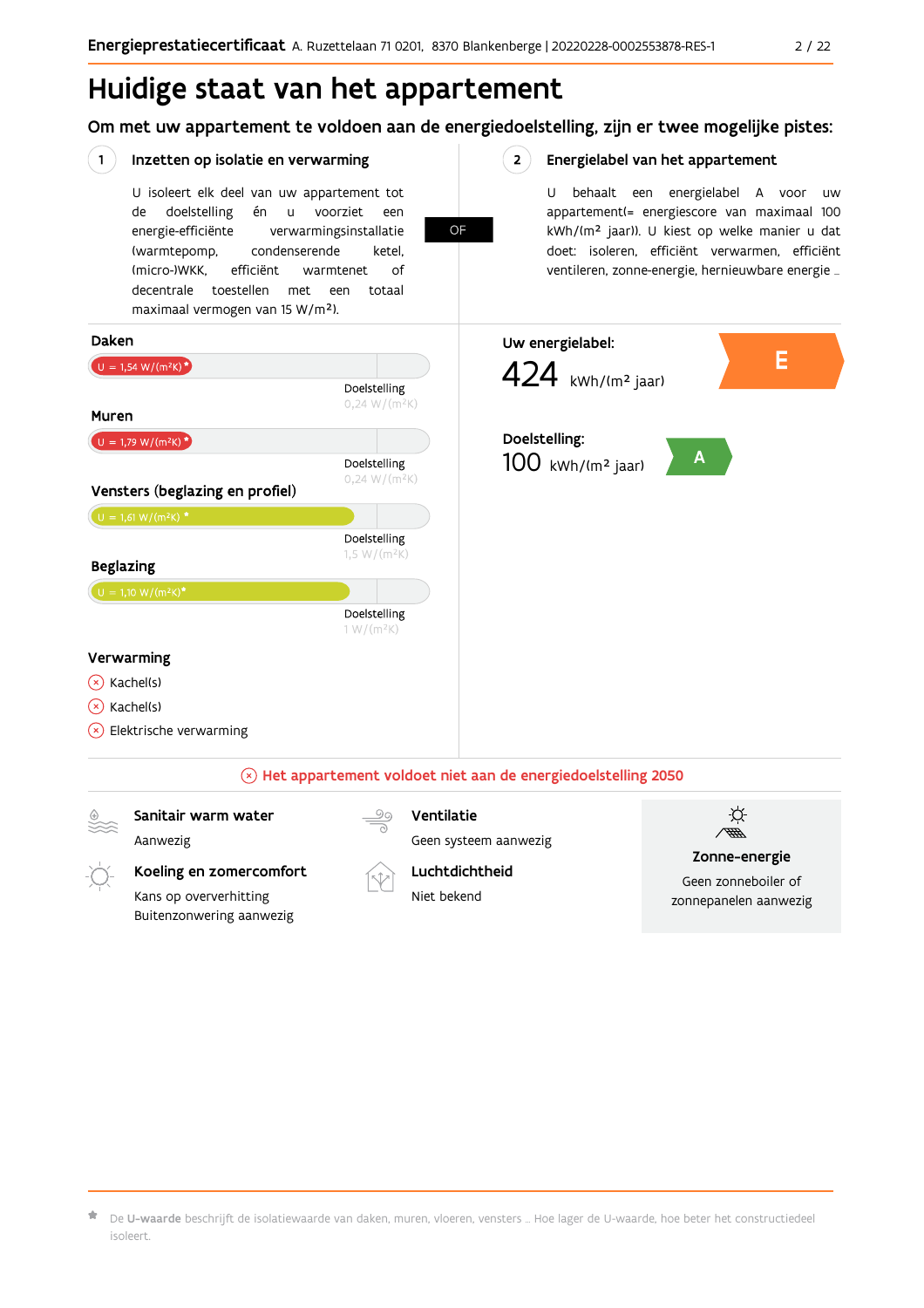# Overzicht aanbevelingen

In deze tabel vindt u aanbevelingen om uw appartement energiezuiniger te maken. De aanbevelingen zijn gebaseerd op piste 1. Kunt u ze niet allemaal uitvoeren, dan helpen ze u ook om via piste 2 de doelstelling te halen. Vraag advies aan een specialist voordat u met de renovatiewerken start.

De volgorde in deze tabel is automatisch bepaald en is niet noodzakelijk de juiste volgorde om aan de slag te gaan. Het is louter een eerste indicatie op basis van de energieprestatie.

| <b>HUIDIGE SITUATIE</b>                                                                                                                                                                             | <b>AANBEVELING</b>                                                                                                                                                                                                                                                                                                                                                                                                                                                                                                                                                  |
|-----------------------------------------------------------------------------------------------------------------------------------------------------------------------------------------------------|---------------------------------------------------------------------------------------------------------------------------------------------------------------------------------------------------------------------------------------------------------------------------------------------------------------------------------------------------------------------------------------------------------------------------------------------------------------------------------------------------------------------------------------------------------------------|
| Plat dak<br>84 m <sup>2</sup> van het platte dak is vermoedelijk te<br>weinig geïsoleerd.                                                                                                           | Plaats bijkomende isolatie boven op het platte dak.                                                                                                                                                                                                                                                                                                                                                                                                                                                                                                                 |
| Muur (spouw)<br>47 m <sup>2</sup> van de spouwmuren is vermoedelijk<br>niet geïsoleerd.                                                                                                             | Breng isolatie aan in de spouw en plaats bijkomende isolatie<br>aan de binnenkant van de spouwmuur<br>of breng isolatie aan in de spouw en plaats bijkomende<br>isolatie aan de buitenkant van de spouwmuur.                                                                                                                                                                                                                                                                                                                                                        |
| Verwarming<br>verwarmd.                                                                                                                                                                             | 100% van het appartement wordt verwarmd Vervang de (accumulerende) kachel(s) en elektrische<br>met een (accumulerende) kachel of elektrisch verwarming door een lucht/water of bodem/water<br>warmtepomp<br>of een condenserende ketel. Plaats een afgiftesysteem, bij<br>voorkeur op lage temperatuur.<br>Een condenserende ketel heeft een iets slechter rendement.<br>Gemiddeld gezien zal uw energiescore met een<br>condenserende ketel, na uitvoering van alle aanbevelingen,<br>een 20-tal kWh/(m <sup>2</sup> jaar) hoger liggen dan met een<br>warmtepomp. |
| Zonneboiler<br>Er is geen zonneboiler aanwezig.                                                                                                                                                     | Onderzoek de mogelijkheid om een zonneboiler te plaatsen.<br>Raadpleeg hiervoor de zonnekaart of vraag raad aan een<br>vakman.                                                                                                                                                                                                                                                                                                                                                                                                                                      |
| Zonnepanelen<br>Er zijn geen zonnepanelen aanwezig.                                                                                                                                                 | Onderzoek de mogelijkheid om zonnepanelen te plaatsen.<br>Raadpleeg hiervoor de zonnekaart of vraag raad aan een<br>vakman.                                                                                                                                                                                                                                                                                                                                                                                                                                         |
| <b>Vensters</b><br>14.5 m <sup>2</sup> van de vensters heeft<br>hoogrendementsbeglazing (geplaatst na<br>2000). Dat is redelijk energiezuinig, maar<br>voldoet nog niet aan de energiedoelstelling. | Als u de beglazing vervangt, zorg dan dat deze voldoet aan<br>de energiedoelstelling.                                                                                                                                                                                                                                                                                                                                                                                                                                                                               |

• Energetisch helemaal niet in orde

**C** Energetisch niet in orde

C Zonne-energie

• Energetisch redelijk in orde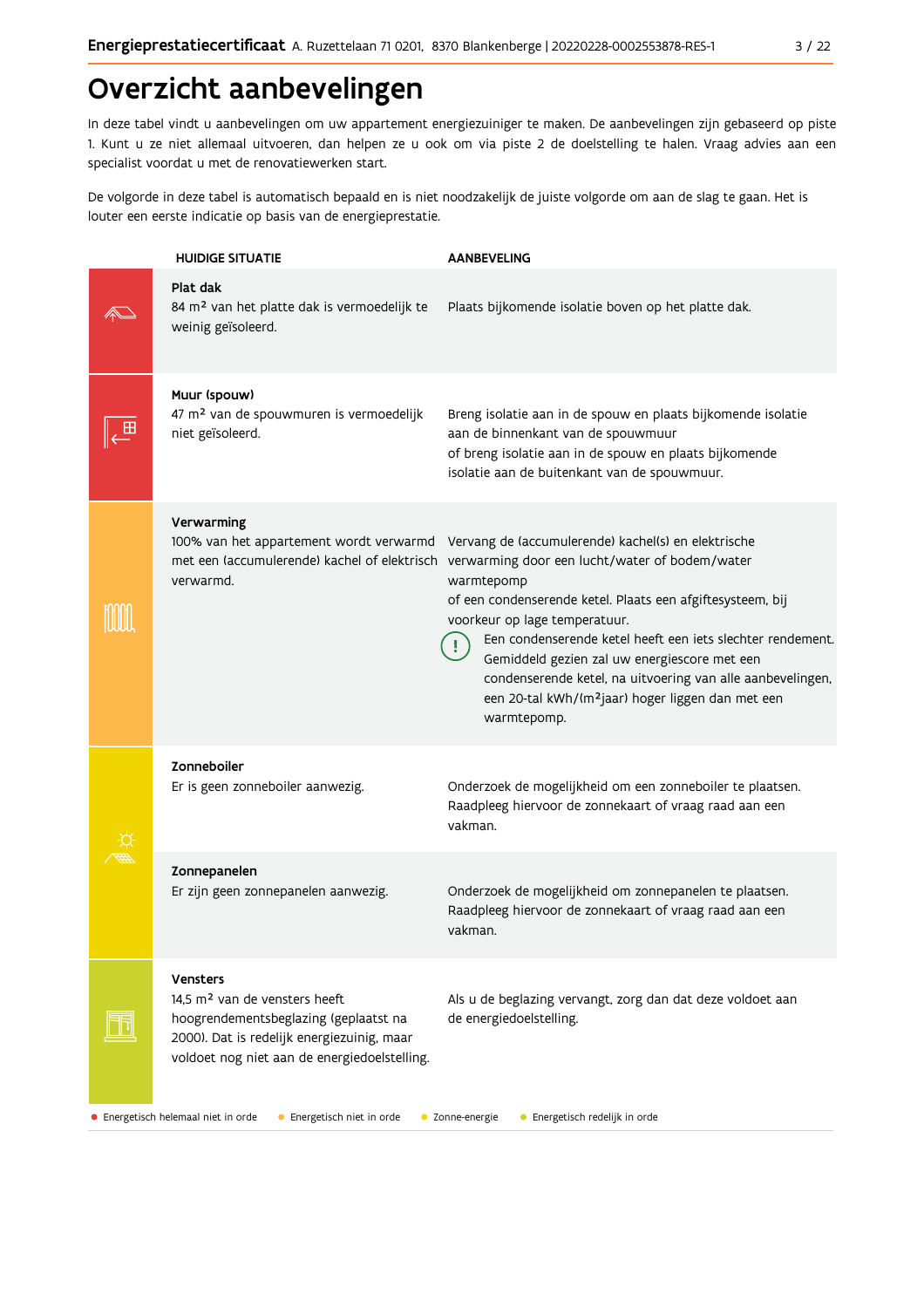#### Energielabel na uitvoering van de aanbevelingen

Als u beslist om uw appartement stapsgewijs te renoveren in de hierboven gesuggereerde volgorde, geeft de onderstaande energieschaal een overzicht van waar uw appartement zich na elke stap zal bevinden op de energieschaal. Verandert u de volgorde, dan verandert ook de impact van elke maatregel. Dat kan hier niet weergegeven worden. Bij de plaatsing van een installatie op zonne-energie zal het energielabel nog verder verbeteren.



### Aandachtspunten

 $\left(\cdot\right)$ 

Hou rekening met de volgende aspecten als u uw appartement energiezuinig en comfortabeler wilt maken.

Luchtdichtheid: De luchtdichtheid van uw appartement is niet gemeten. Een goede luchtdichtheid is nodig om de warmte niet via spleten en kieren te laten ontsnappen. Let er bij de renovatie op dat de werken luchtdicht uitgevoerd worden. U kunt nadien de luchtdichtheid laten meten om eventueel overblijvende lekken op te sporen en uw energielabel mogelijk nog te verbeteren.

 $\stackrel{\circ}{\equiv}$ Ventilatie: Uw appartement beschikt mogelijk niet over voldoende ventilatievoorzieningen. Een goede ventilatie is echter noodzakelijk om een gezond binnenklimaat te garanderen. Voorzie bij uw renovatie daarom in een ventilatiesysteem. Om energie te besparen, kunt u het best kiezen voor een systeem met vraagsturing of warmteterugwinning.



Koeling en zomercomfort: Uw appartement heeft kans op oververhitting, ondanks de aanwezige zonwering. Vermijd de plaatsing van een koelinstallatie, want die verbruikt veel energie. Bekijk of andere maatregelen mogelijk zijn om oververhitting tegen te gaan: 's nachts intensief ventileren, bijkomende zonwering ...



Sanitair warm water: Uw appartement beschikt niet over een zonneboiler. Overweeg de plaatsing van een zonneboiler of warmtepompboiler. Daarmee kunt u energie besparen.

### Renovatie gebouw

Bij een gebouw met meerdere (woon)eenheden zal de energetische renovatie vooral betrekking hebben op de gemeenschappelijke delen, zoals de daken, vloeren, buitenmuren en de collectieve installaties. U moet mogelijks samen met de mede-eigenaars beslissen over de renovatie van de gemeenschappelijke delen. Dergelijke renovatie kadert best in een totaalaanpak.

### Let op!

**FOR** 

De aanbevelingen, aandachtspunten en eventuele prijsindicaties op het energieprestatiecertificaat worden standaard gegenereerd op de wijze die de Vlaamse overheid heeft vastgelegd. Laat u bijstaan door een specialist om op basis van de aanbevelingen en aandachtspunten een concreet renovatieplan op te stellen. De energiedeskundige is niet aansprakelijk voor de eventuele schade die ontstaat bij het uitvoeren van de standaard gegenereerde aanbevelingen of aandachtspunten.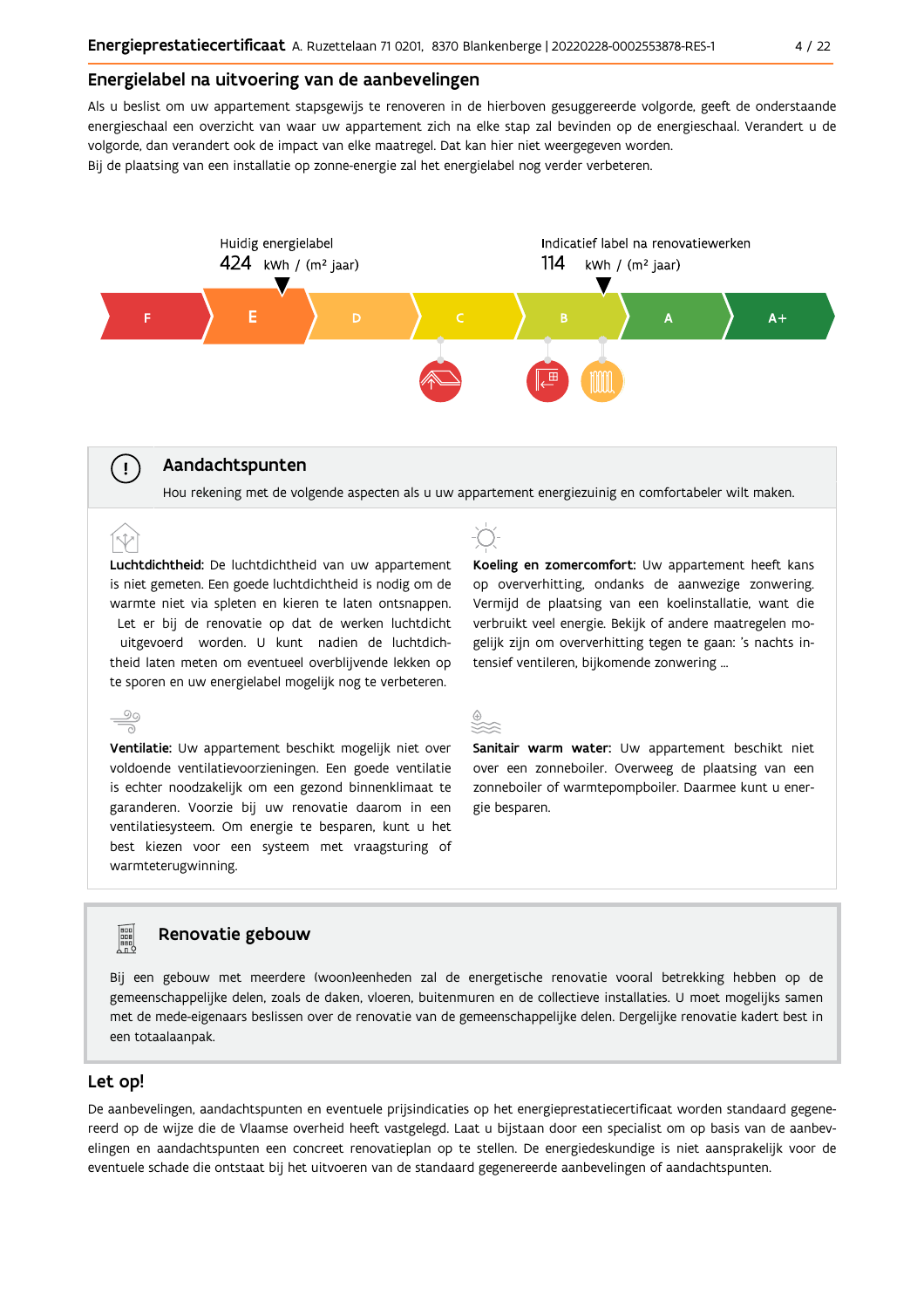### Meer informatie?

- Voor meer informatie over het energieprestatiecertificaat, gebruiksgedrag, woningkwaliteit ... kunt u terecht op www.energiesparen.be.
- Meer informatie over uw appartement vindt u op uw persoonlijke woningpas. Surf naar woningpas.vlaanderen.be om uw woningpas te bekijken.
- Meer informatie over beter renoveren vindt u op www.energiesparen.be/ikbenoveer.

### Gegevens energiedeskundige:

Georges Maria Willy Drieghe 8420 De Haan EP19056

### Premies

Informatie over energiewinsten, subsidies of andere financiële voordelen vindt u op www.energiesparen.be.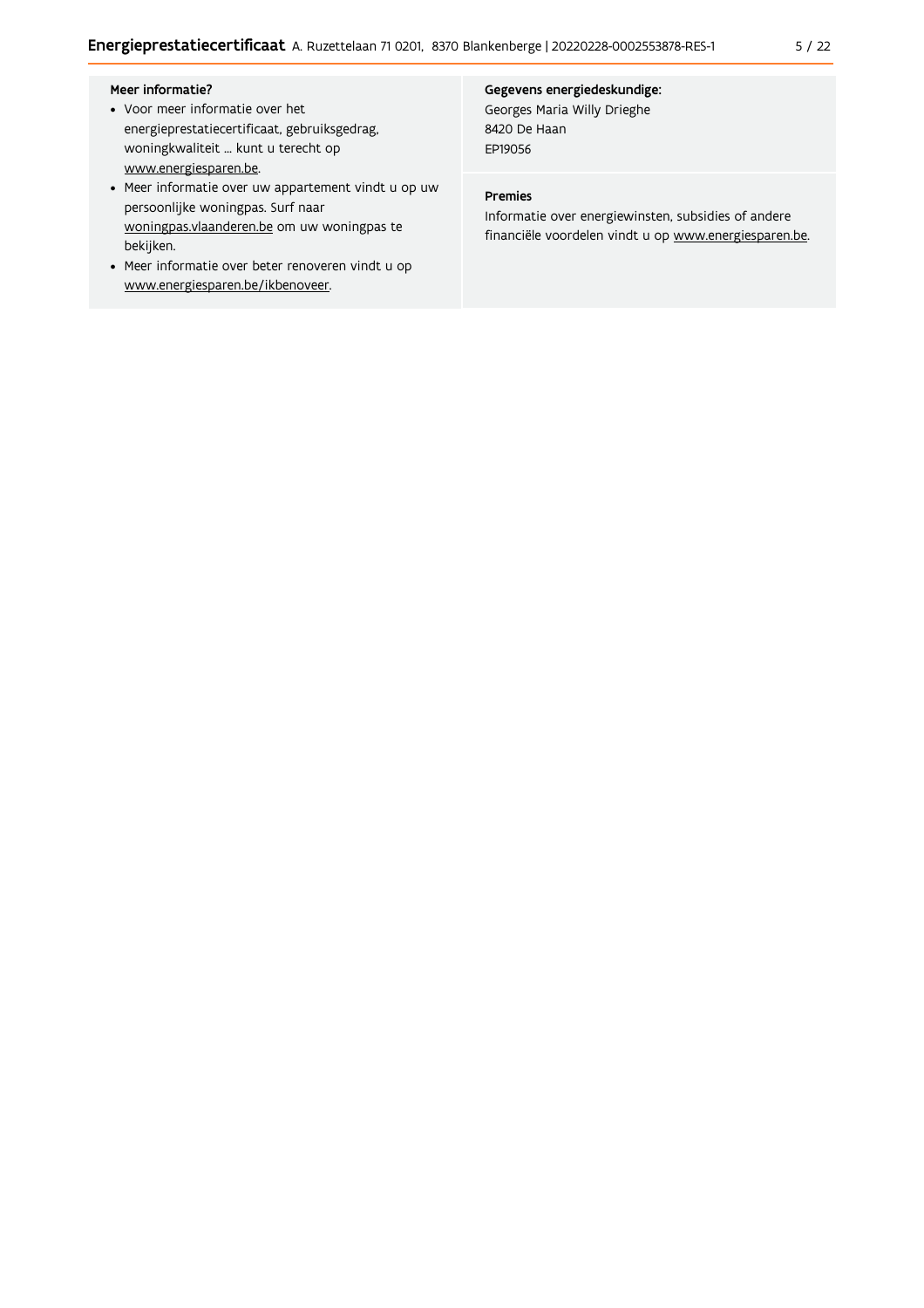## Energieprestatiecertificaat (EPC) in detail

Elk gebouw bestaat uit verschillende onderdelen die met elkaar verbonden zijn. Als u renoveert, kunt u het best al rekening houden met de werken die u later nog gaat uitvoeren.

Dit deel van het energieprestatiecertificaat gaat dieper in op de aanbevelingen van uw appartement. Samen met uw architect of andere vakman kunt u op basis hiervan een renovatieplan opstellen.

### Inhoudstafel

| Daken.                             | 8  |
|------------------------------------|----|
| Vensters en deuren.                | 10 |
| Muren.                             | 12 |
| Vloeren                            | 15 |
| Ruimteverwarming                   | 16 |
| Installaties voor zonne-energie.   | 19 |
| Overige installaties               | 21 |
| Bewijsstukken gebruikt in dit EPC. | 22 |
|                                    |    |

### 10 goede redenen om nu al te BENOveren

BENOveren is BEter reNOveren dan gebruikelijk is, met hogere ambities op het vlak van energieprestaties, goed gepland en met deskundig advies, zodat ook latere renovatiestappen haalbaar blijven (zie ook www.energiesparen.be/ikbenoveer). Fen geBFNOveerd annartement hiedt veel voordelen:

| 1. Een lagere energiefactuur                |
|---------------------------------------------|
| 2. Meer comfort                             |
| 3. Een gezonder binnenklimaat               |
| 4. Esthetische meerwaarde                   |
| 5. Financiële meerwaarde                    |
| 6. Nodig voor ons klimaat                   |
| 7. Uw appartement is klaar voor uw oude dag |
| 8. Minder onderhoud                         |
| 9. Vandaag al haalbaar                      |
| 10. De overheid betaalt mee                 |

### Renoveren of slopen: let op voor asbest!

Asbest is een schadelijke stof die nog regelmatig aanwezig is in gebouwen. In veel gevallen kunnen asbesttoepassingen op een eenvoudige en vooral veilige manier verwijderd worden. Deze werken en eventuele bijhorende kosten zijn niet inbegrepen in het EPC. Voor meer informatie over (het herkennen van) asbest en asbestverwijdering kunt u terecht op www.ovam.be.

### Hoe wordt het EPC opgemaakt?

De eigenschappen van uw appartement zijn door de energiedeskundige ingevoerd in software die door de Vlaamse overheid is opgelegd. De energiedeskundige mag zich alleen baseren op zijn vaststellingen tijdens het plaatsbezoek en op bewijsstukken die voldoen aan de voorwaarden die de Vlaamse overheid heeft opgelegd. Op basis van de invoergegevens berekent de software het energielabel en genereert automatisch aanbevelingen en eventueel ook prijsindicaties. Bij onbekende invoergegevens gaat de software uit van veronderstellingen, onder meer op basis van het (ver)bouw- of fabricagejaar. Om zeker te zijn van de werkelijke samenstelling van uw muur, dak of vloer kunt u ervoor kiezen om verder (destructief) onderzoek uit te voeren (losschroeven stopcontact, gaatje boren in een voeg, binnenafwerking tijdelijk verwijderen ...).

Voor meer informatie over de werkwijze, de bewijsstukken en de voorwaarden kunt u terecht op www.energiesparen.be.

De bewijsstukken die gebruikt zijn voor dit EPC, kan u terugvinden op pagina 22.

### Slopen?

Voor oudere appartementen of appartementen in slechte staat, is het soms interessant om het gebouw te slopen en opnieuw te beginnen. Als u sloop overweegt, kunt u voor meer informatie terecht op www.energiesparen.be.

### **Energiedoelstelling 2050**

De energiedoelstelling van de Vlaamse Regering is om tegen 2050 alle woningen en appartementen in Vlaanderen minstens even energiezuinig te maken als een energetisch performante nieuwbouwwoning van 2017.

Ten tijde van de opmaak van dit EPC is het nog niet verplicht om aan die energiedoelstelling te voldoen. Denk echter vooruit! Hou nu al zo veel mogelijk rekening met die energiedoelstelling en streef zelfs naar beter.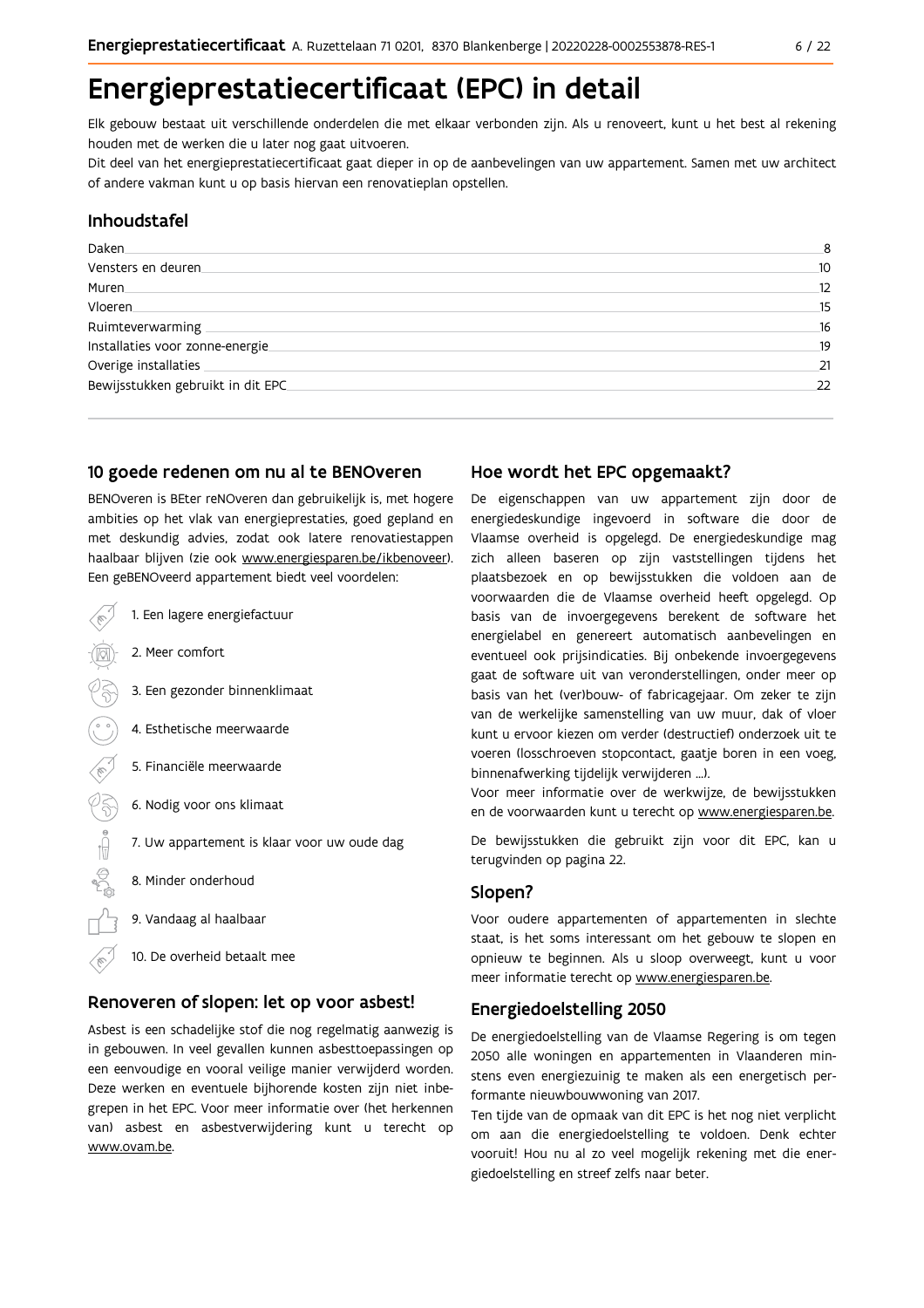| Gebouw id / Gebouweenheid id                                | 10307046 / 10311669    |
|-------------------------------------------------------------|------------------------|
| Datum plaatsbezoek                                          | 28/02/2022             |
| Referentiejaar bouw                                         | 1950                   |
| Beschermd volume (m <sup>3</sup> )                          | 265                    |
| Ruimten niet opgenomen in het beschermd volume              | Geen                   |
| Bruikbare vloeroppervlakte (m <sup>2</sup> )                | 84                     |
| Verliesoppervlakte (m <sup>2</sup> )                        | 146                    |
| Infiltratiedebiet (m <sup>3</sup> /(m <sup>2</sup> h))      | Onbekend               |
| Thermische massa                                            | Half zwaar/matig zwaar |
| Open haard(en) voor hout aanwezig                           | Neen                   |
| Niet-residentiële bestemming                                | Geen                   |
| Ligging van de eenheid in het gebouw                        | tweede verdiep         |
| Berekende energiescore (kWh/(m <sup>2</sup> jaar))          | 424                    |
| Karakteristiek jaarlijks primair energieverbruik (kWh/jaar) | 35.584                 |
| CO <sub>2</sub> -emissie (kg/jaar)                          | 6.404                  |
| Indicatief S-peil                                           | 111                    |
| Gemiddelde U-waarde gebouwschil (W/(m <sup>2</sup> K))      | 1.63                   |
| Gemiddeld installatierendement verwarming (%)               | 67                     |

### Verklarende woordenlijst

| beschermd volume                                    | Het volume van alle ruimten die men wenst te beschermen tegen warmteverlies naar<br>buiten, de grond en aangrenzende onverwarmde ruimten.                                                                                                                                      |
|-----------------------------------------------------|--------------------------------------------------------------------------------------------------------------------------------------------------------------------------------------------------------------------------------------------------------------------------------|
| bruikbare vloeroppervlakte                          | De vloeroppervlakte binnen het beschermd volume die beloopbaar en toegankelijk is.                                                                                                                                                                                             |
| U-waarde                                            | De U-waarde beschrijft de isolatiewaarde van daken, muren, vensters  Hoe lager de<br>U-waarde, hoe beter de constructie isoleert.                                                                                                                                              |
| R-waarde                                            | De warmteweerstand van een materiaallaag. Hoe groter de R-waarde, hoe beter de<br>materiaallaag isoleert.                                                                                                                                                                      |
| lambdawaarde                                        | De warmtegeleidbaarheid van een materiaal. Hoe lager de lambdawaarde, hoe beter<br>het materiaal isoleert.                                                                                                                                                                     |
| karakteristiek jaarlijks primair<br>energieverbruik | De berekende hoeveelheid primaire energie die gedurende één jaar nodig is voor de<br>verwarming, de aanmaak van sanitair warm water, de ventilatie en de koeling van een<br>appartement. Eventuele bijdragen van zonneboilers en zonnepanelen worden in<br>mindering gebracht. |
| berekende energiescore                              | Een maat voor de totale energieprestatie van een appartement. De berekende<br>energiescore is gelijk aan het karakteristiek jaarlijks primair energieverbuik, gedeeld<br>door de bruikbare vloeroppervlakte.                                                                   |
| S-peil                                              | Een maat voor de energieprestatie van de gebouwschil van een appartement. Het<br>S-peil houdt rekening met de isolatie, de luchtdichtheid, de oriëntatie, de<br>zonnewinsten en de vormefficiëntie. Hoe lager het S-peil, hoe energie-efficiënter de<br>gebouwschil.           |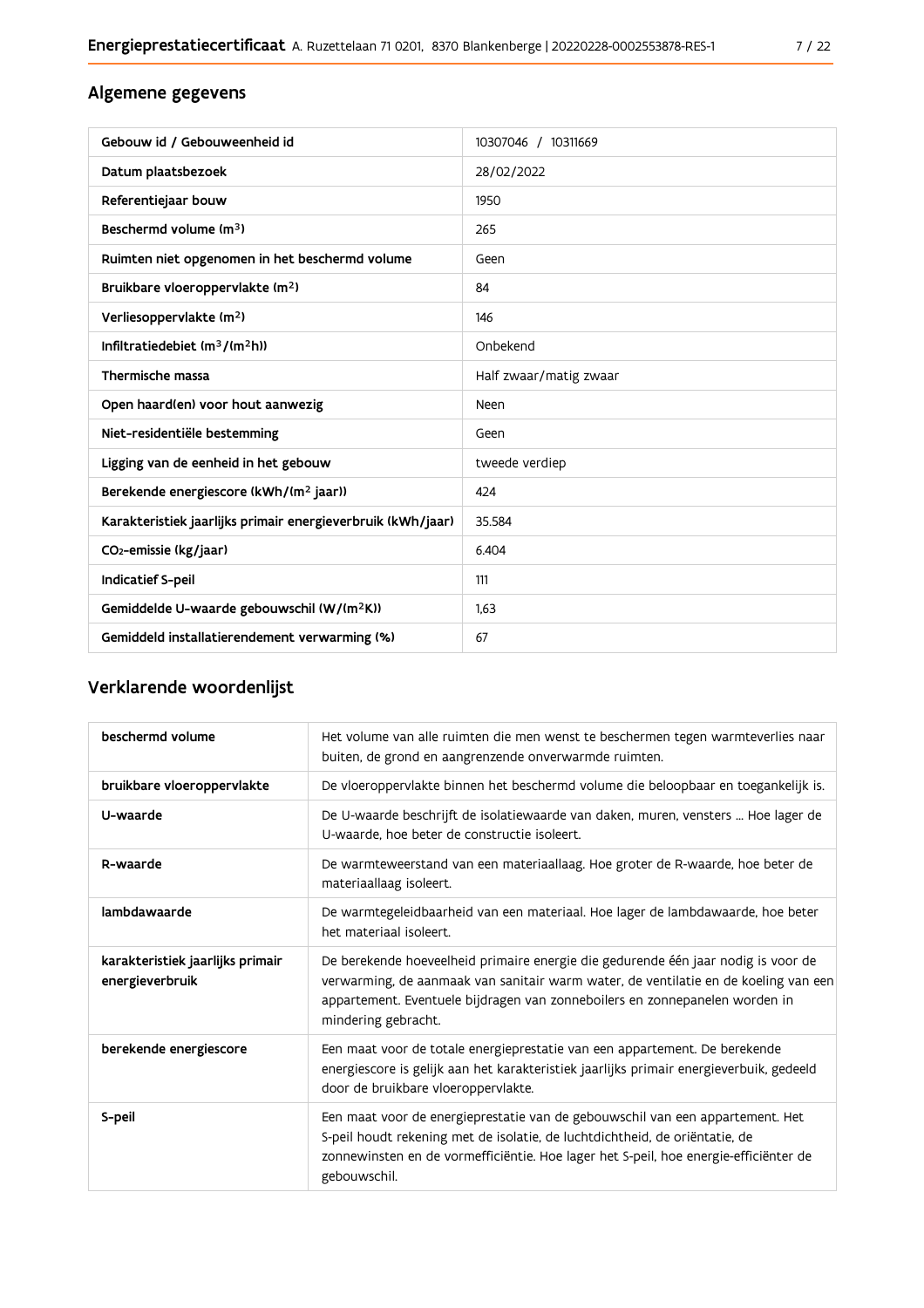### Daken



#### Plat dak

84 m<sup>2</sup> van het platte dak is vermoedelijk te Plaats bijkomende isolatie boven op het platte dak. weinig geïsoleerd.

Bij de renovatie van uw dak kunt u het best streven naar een U-waarde van maximaal 0,24 W/(m<sup>2</sup>K). Dat komt overeen met een isolatielaag van ongeveer 14 cm minerale wol of XPS ( $\lambda_a$  = 0,035 W/(m.K)) of 12 cm PUR ( $\lambda_a$  = 0,027 W/(m.K)). Als u de isolatie van uw platte of hellende dak tussen een houten dakstructuur plaatst, moet u de isolatiedikte verhogen tot minstens 22 cm minerale wol.

Hoogstwaarschijnlijk renoveert u uw daklen) maar één keer grondig. Isoleer daarom meteen maximaal. De energiedoelstelling van 0,24 W/(m<sup>2</sup>K) vormt de basis, maar u kunt altijd streven naar beter.

### Denk vooruit!

- · Isoleert u eerst uw dak en dan uw muren? Verleng dan nu al de dakoversteken zodat de buitenmuurisolatie luchtdicht en zonder koudebrug op de dakisolatie kan aansluiten. Plaats ook de regenwaterafvoer zodanig dat er nog plaats genoeg is om buitenmuurisolatie te plaatsen.
- · Wordt het platte dak een stuk dikker door de isolatie? Hou er dan rekening mee dat u ook de dakgoten, brandmuurtjes, dakranden, gevels ... moet verhogen.
- Bent u van plan een ventilatiesysteem, zonneboiler of zonnepanelen te plaatsen? Hou dan nu al rekening met de nodige leidingdoorvoeren of dakverstevigingen.
- · Denk bij de renovatie van uw dak aan functies die u later nog wilt toevoegen (bijvoorbeeld een zolderkamer wordt bureau) en zorg nu al voor voldoende daglicht door bijvoorbeeld dakvlakvensters te integreren in uw dak.

### Een plat dak isoleren

Bij de isolatie van een plat dak kunt u het best kiezen voor een warm dak. Als het platte dak nog in goede staat is, wordt boven op de bestaande dakconstructie een nieuwe laag met dampscherm, isolatie en dakbedekking aangebracht. Als het dak al geïsoleerd is, moet vooraf bekeken worden hoeveel isolatie u nog kunt bijplaatsen. Vraag daarvoor raad aan een specialist.

Een groendak is een mooie en tegelijk ecologische oplossing. Laat een specialist vooraf onderzoeken of u van het platte dak een groendak kunt maken.



### Pas op!

- · Zorg steeds dat de isolatie wind- en luchtdicht geplaatst wordt. Anders gaat een groot deel van het isolatie-effect teniet.
- · Het extra gewicht op de bestaande constructie van het dak heeft mogelijk een impact op de draagkracht en stabiliteit van het dak, de gevels en de fundering.
- · Door het isoleren van het dak gaat de luchtdichtheid van uw appartement er op vooruit en kan de luchtverversing niet meer gebeuren via spleten en kieren. Voorzie dus een ventilatiesysteem om uw appartement te ventileren. Dat is niet enkel essentieel om vochtproblemen te vermijden, maar ook voor uw gezondheid en uw comfort.

Laat u bijstaan door een architect, aannemer of vakman voor deskundig advies en een goede uitvoering van de werken.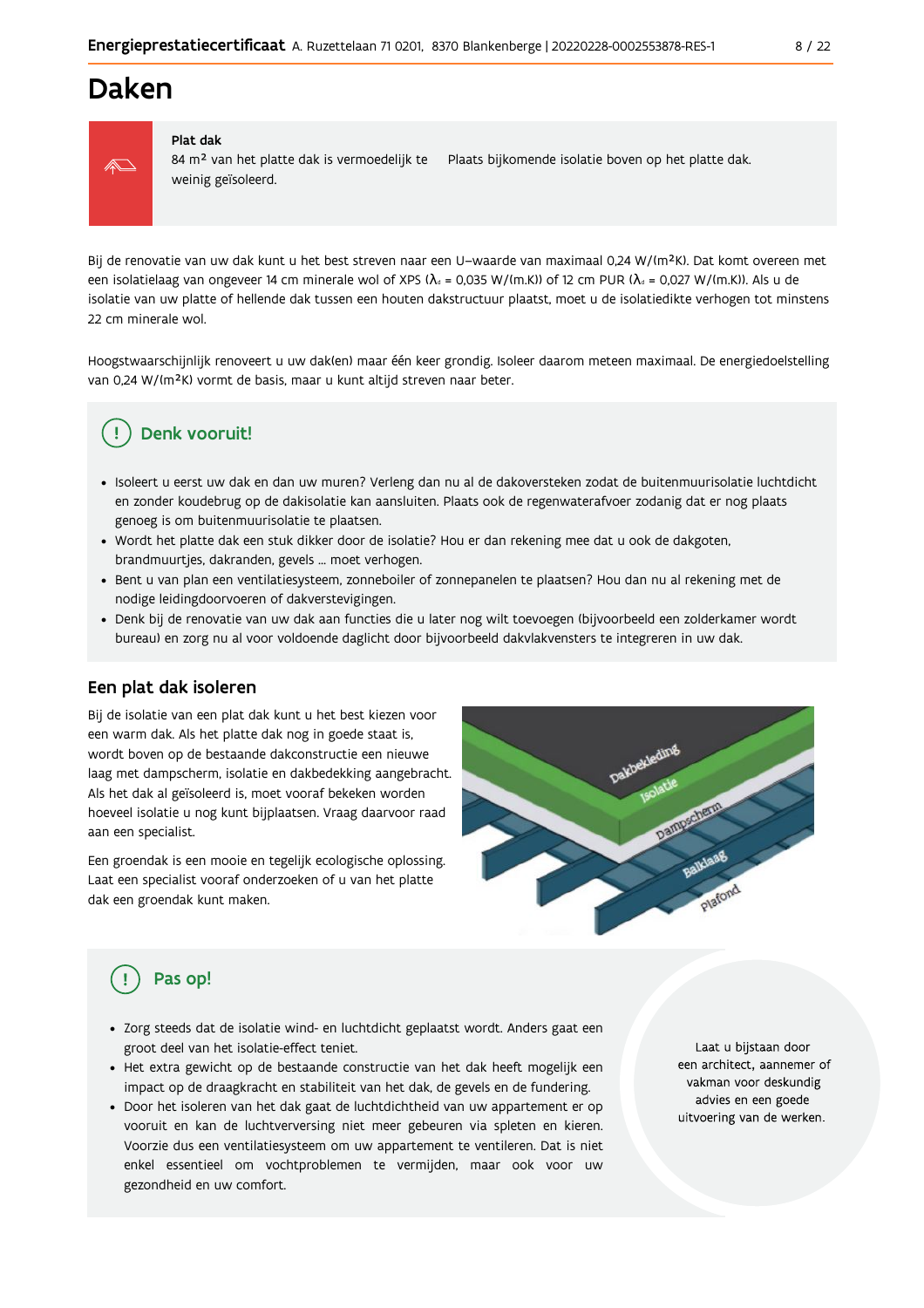### Technische fiche daken

De energiedeskundige heeft de onderstaande gegevens ingevoerd. Bezorg die gegevens aan uw vakman.

| Beschrijving     | Oriëntatie               | (m <sup>2</sup> )<br>lakte<br>opper<br><b>Netto</b> | bekend<br>$\frac{w \cdot mc}{(m^2K)}$<br>≶<br>∍ | bekend<br>ម្ភ <sub>ិ</sub><br>$(m^2K)$<br>≃ | Isolatie                                                     | renovatie<br>Ref <sub>jaar</sub> | isolatie<br>$(m^2K)$<br>႕မွ<br>waar<br>R-waai<br>bekend | Luchtlaag | Daktype | waarde<br>$\begin{array}{ll}\n\text{Berekende} \\ (W/(m^2K))\n\end{array}$ |
|------------------|--------------------------|-----------------------------------------------------|-------------------------------------------------|---------------------------------------------|--------------------------------------------------------------|----------------------------------|---------------------------------------------------------|-----------|---------|----------------------------------------------------------------------------|
| Plat dak         |                          |                                                     |                                                 |                                             |                                                              |                                  |                                                         |           |         |                                                                            |
| P <sub>D</sub> 1 | $\overline{\phantom{a}}$ | 84                                                  | $\overline{\phantom{a}}$                        | $\overline{\phantom{0}}$                    | isolatie aanwezig<br>zonder regelwerk<br>onder dakafdichting | -                                | ۰                                                       | onbekend  | a       | 1,54                                                                       |

### Legende

a dak niet in riet of cellenbeton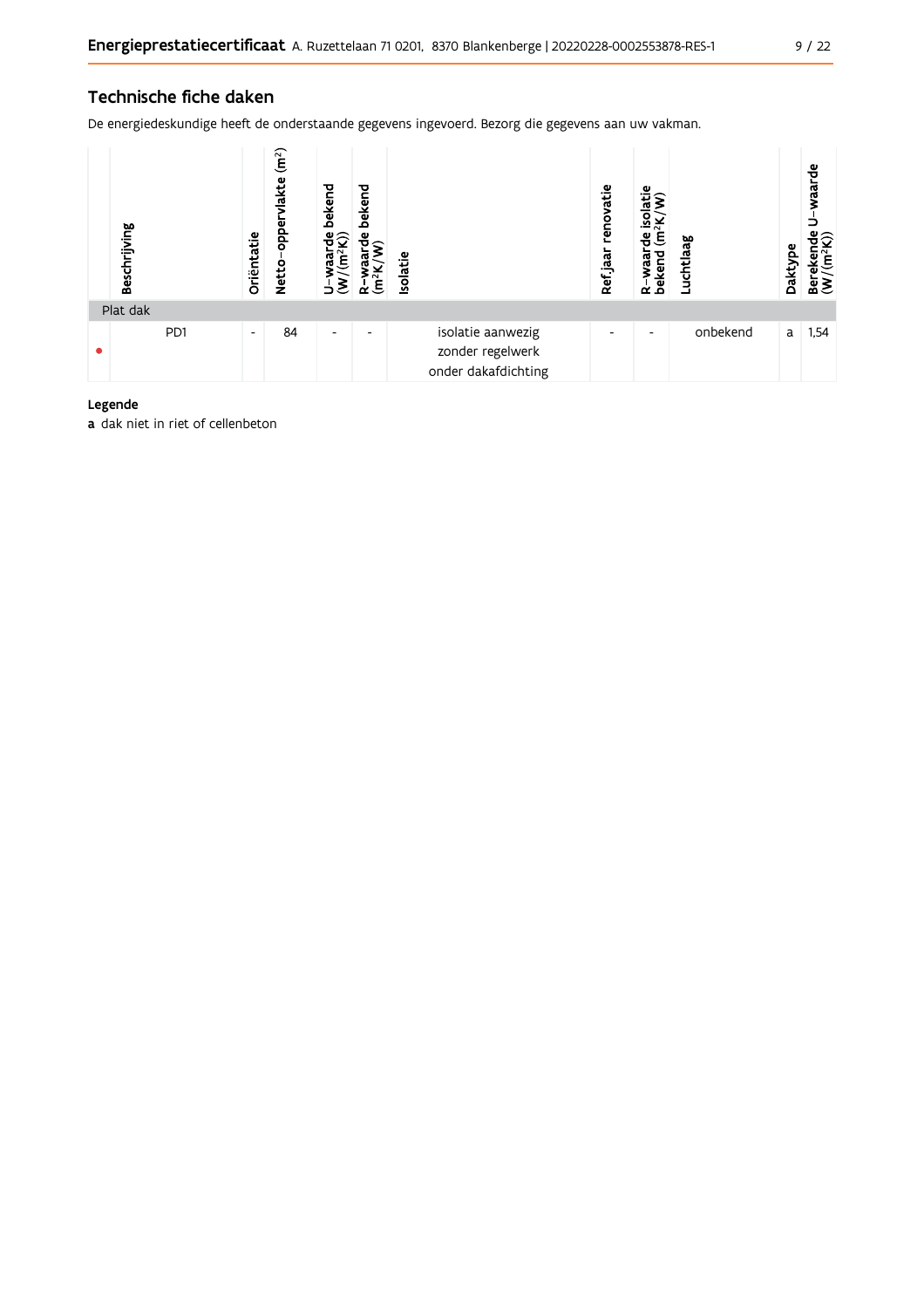## Vensters en deuren

Vensters

Ħ

14,5 m<sup>2</sup> van de vensters heeft hoogrendementsbeglazing (geplaatst na 2000). Dat is redelijk energiezuinig, maar voldoet nog niet aan de energiedoelstelling. Als u de beglazing vervangt, zorg dan dat deze voldoet aan de energiedoelstelling.

De kwaliteit van zowel de beglazing als de profielen bepaalt de energieprestatie van uw vensters. Kies altijd voor dubbele hoogrendementsbeglazing of drievoudige beglazing met een U-waarde van maximaal 1,0 W/(m<sup>2</sup>K). Bij de renovatie van vensters kunt u het best streven naar een U-waarde van maximaal 1,5 W/(m<sup>2</sup>K) voor de vensters (glas + profielen). Naast de vensters in de gevel verdienen ook dakvlakvensters, koepels, lichtstraten, polycarbonaatplaten en glasbouwstenen de nodige aandacht

Hoogstwaarschijnlijk vervangt u uw buitenschrijnwerk maar één keer. Kies daarom meteen voor de meest energie-efficiënte oplossing.

#### Denk vooruit! Ţ

- · Vervangt u eerst uw buitenschrijnwerk en isoleert u pas nadien uw gevels? Zorg er nu al voor dat de buitenmuurisolatie zonder koudebruggen op de profielen van uw vensters en deuren zal kunnen aansluiten. Zo vermijdt u condensatie en schimmelvorming in uw appartement.
- Bent u van plan om ventilatie te plaatsen met natuurlijke toevoer, eventueel in combinatie met mechanische afvoer? Bouw dan nu al ventilatieroosters in de vensters in.
- · Bent u van plan geautomatiseerde buitenzonwering te plaatsen? Breng dan nu al de nodige bekabeling aan.

### Vensters vervangen

Het venster (glas + profielen) in zijn geheel vervangen is op energetisch vlak de beste oplossing. Als het om bepaalde redenen (esthetisch, bouwkundige regelgeving ...) niet mogelijk of gewenst is om het volledige venster te vervangen, vervang dan minstens het glas of plaats een dubbel raam of voorzetglas. Besteed altijd voldoende aandacht aan een luchtdichte plaatsing van het buitenschrijnwerk.

Beschikt u nog over oude rolluikkasten? Vervang ze door geïsoleerde luchtdichte kasten.

### Pas op!

· Dankzij de vervanging van het buitenschrijnwerk gaat de luchtdichtheid van uw appartement er sterk op vooruit en kan de luchtverversing niet meer gebeuren via spleten en kieren. Voorzie dus een ventilatiesysteem om uw appartement te ventileren. Dat is niet enkel essentieel om vochtproblemen te vermijden, maar ook voor uw gezondheid en uw comfort.

Laat u bijstaan door een architect, aannemer of vakman voor deskundig advies en een goede uitvoering van de werken.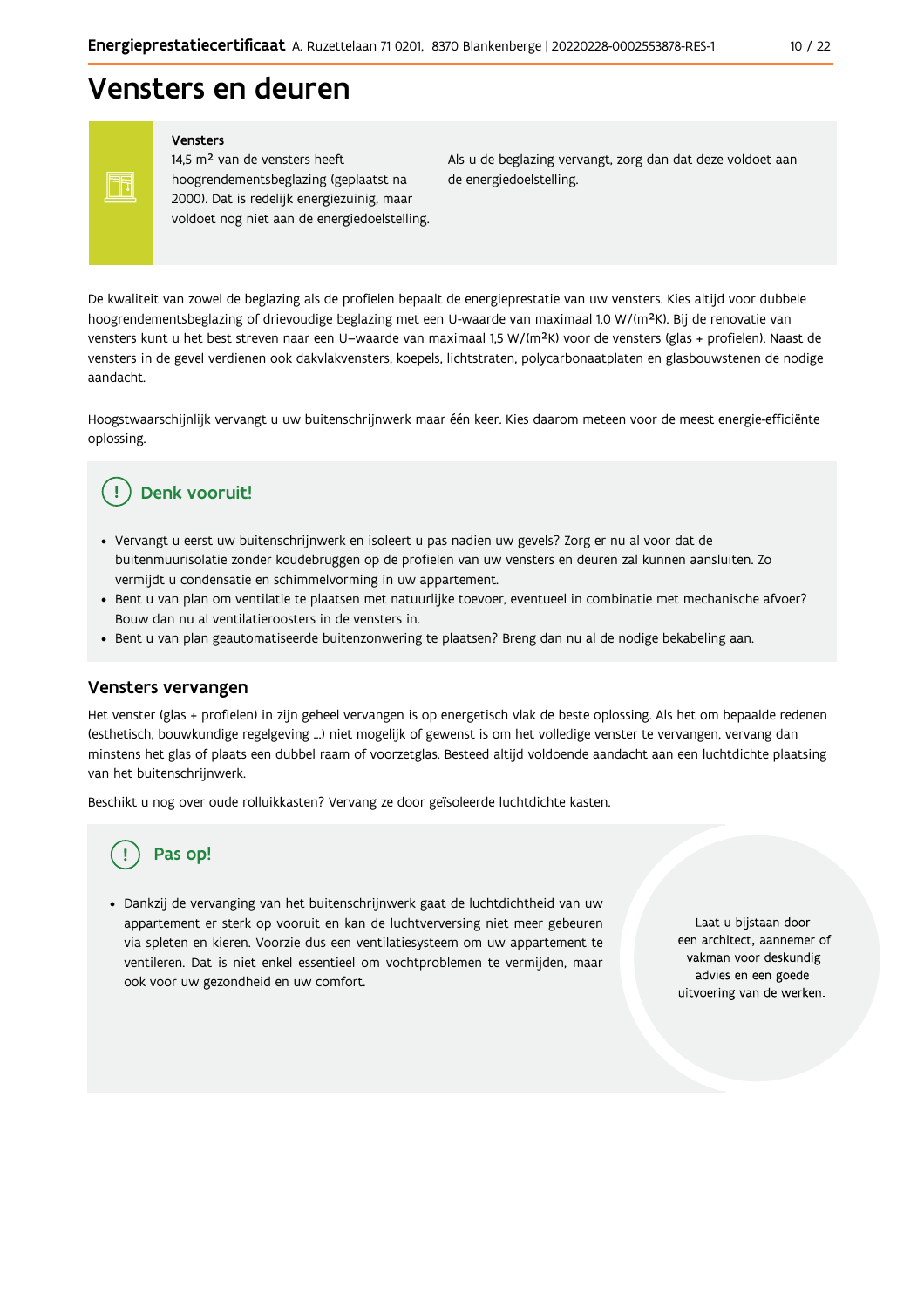### Technische fiche van de vensters

De energiedeskundige heeft de onderstaande gegevens ingevoerd. Bezorg die gegevens aan uw vakman.

|   | Beschrijving   | Oriëntatie | Helling   | Oppervlakte (m <sup>2</sup> ) | bekend<br>$U$ –waarde l $(W/(m^2K))$ | <b>Beglazing</b>                                       | Buitenzonwering | Profiel    | Berekende U-waarde<br>(W/(m <sup>2</sup> K)) |
|---|----------------|------------|-----------|-------------------------------|--------------------------------------|--------------------------------------------------------|-----------------|------------|----------------------------------------------|
|   | In voorgevel   |            |           |                               |                                      |                                                        |                 |            |                                              |
| ٠ | VG1-GL1-2005   | <b>NW</b>  | verticaal | 7,3                           | $\overline{\phantom{a}}$             | HR-glas b<br>U=1,10 W/(m <sup>2</sup> K)<br>$g = 0,60$ | handbediend     | kunst>2000 | 1,61                                         |
|   | In achtergevel |            |           |                               |                                      |                                                        |                 |            |                                              |
|   | AG1-GL1        | ZO         | verticaal | 5,8                           | $\overline{\phantom{a}}$             | HR-glas b<br>U=1,10 W/(m <sup>2</sup> K)<br>$g = 0,60$ | handbediend     | kunst>2000 | 1,61                                         |
|   | In linkergevel |            |           |                               |                                      |                                                        |                 |            |                                              |
|   | LG1-GL1        | <b>NO</b>  | verticaal | 1,4                           | $\overline{\phantom{a}}$             | HR-glas b<br>U=1,10 W/(m <sup>2</sup> K)<br>$g = 0,60$ | handbediend     | kunst>2000 | 1,61                                         |

### Legende glastypes

HR-glas b

Hoogrendementsglas bouwjaar >= 2000

#### Legende profieltypes

kunst>2000 Kunststof profiel, 2 of meer kamers ≥2000

# Technische fiche van de deuren, poorten en panelen

De energiedeskundige heeft de onderstaande gegevens ingevoerd. Bezorg die gegevens aan uw vakman.

| Beschrijving                    | Oriëntatie | (m <sup>2</sup> )<br>vlakte<br>Opper | bekend<br>ืืืืื<br>ಡ<br>ε | bekend<br>မို<br>$\tilde{\mathsf{E}}$<br>α. | <b>Isolatie</b> |                   | enovatie<br>Ref jaar | Luchtlaag | Deur/paneeltype | Profiel | waarde<br>∽<br>Berekende<br>$(W/(m^2K))$ |
|---------------------------------|------------|--------------------------------------|---------------------------|---------------------------------------------|-----------------|-------------------|----------------------|-----------|-----------------|---------|------------------------------------------|
| Deuren/poorten                  |            |                                      |                           |                                             |                 |                   |                      |           |                 |         |                                          |
| In voorgevel                    |            |                                      |                           |                                             |                 |                   |                      |           |                 |         |                                          |
| VG2 aangrenzend GD NW<br>$-DE1$ |            | 2                                    | $\overline{\phantom{a}}$  | ٠                                           |                 | isolatie onbekend | -                    | onbekend  | b               | hout    | 2,71                                     |

### Legende deur/paneeltypes

b deur/paneel niet in metaal

#### Legende profieltypes

hout Houten profiel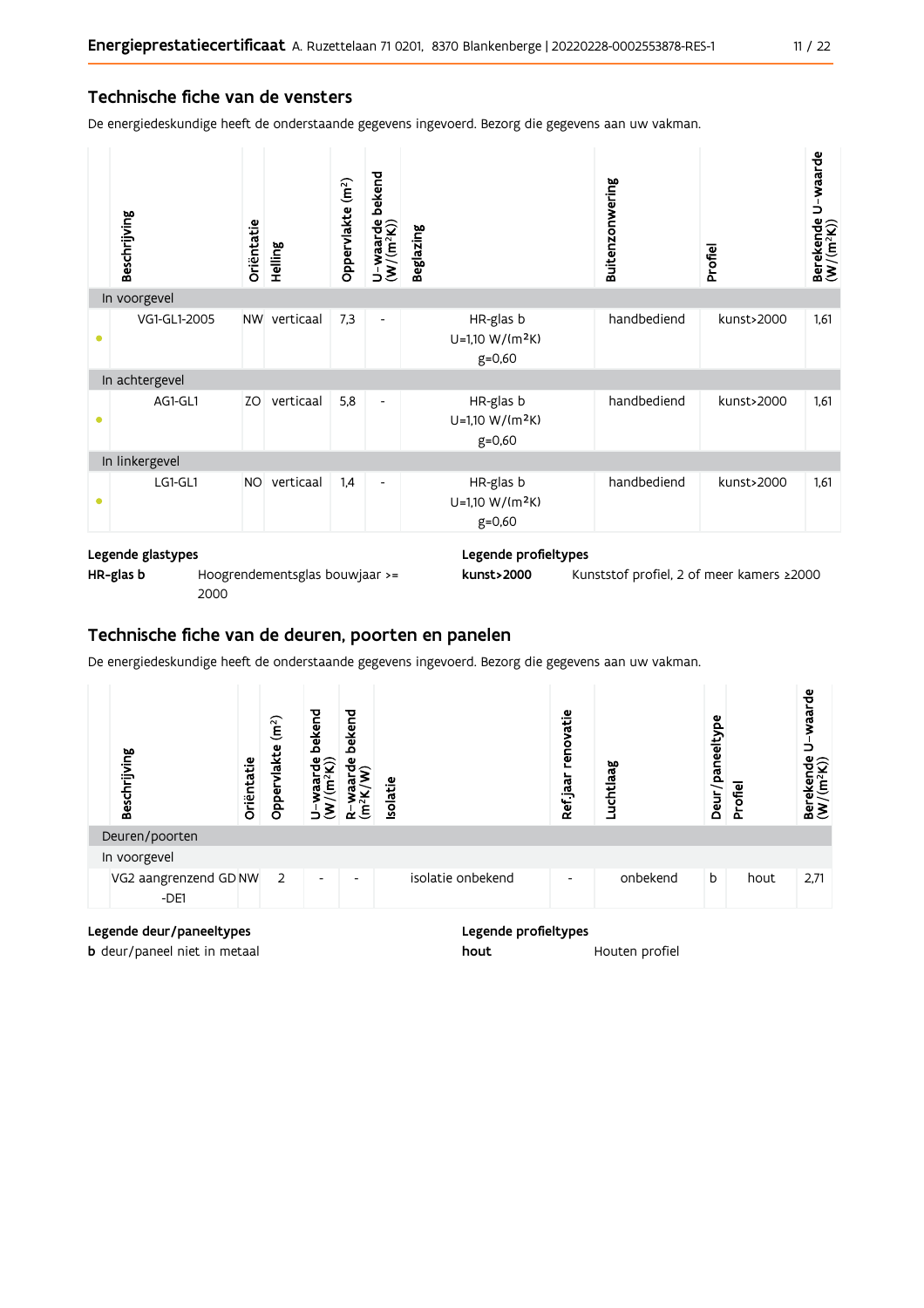### **Muren**



### Muur (spouw)

47 m<sup>2</sup> van de spouwmuren is vermoedelijk niet geïsoleerd.

Breng isolatie aan in de spouw en plaats bijkomende isolatie aan de binnenkant van de spouwmuur of breng isolatie aan in de spouw en plaats bijkomende isolatie aan de buitenkant van de spouwmuur.

Bij de isolatie van de muren kunt u het best streven naar een U-waarde van maximaal 0,24 W/(m<sup>2</sup>K). Dat komt overeen met een isolatielaag van ongeveer 14 cm minerale wol, EPS of XPS ( $\lambda_a$  = 0,035 W/(mK)) of 10 cm PUR of PIR ( $\lambda_a$  = 0,023 W/(mK)). Als u de isolatie tussen regelwerk plaatst, breng dan minstens 6 cm extra isolatie aan.

Hoogstwaarschijnlijk renoveert u uw muren maar één keer grondig. Isoleer daarom meteen maximaal. De energiedoelstelling van 0,24 W/(m<sup>2</sup>K) vormt de basis, maar u kunt altijd streven naar beter.

#### Pas op! Ţ

- · De warmteverliezen worden niet alleen beperkt door goed te isoleren, maar ook door luchtlekken te vermijden. Besteed voldoende aandacht aan het luchtdicht aansluiten van de muurisolatie op vensters en deuren, de vloer en het dak.
- · Door het isoleren van de muren gaat de luchtdichtheid van uw appartement er op vooruit en kan de luchtverversing niet meer gebeuren via spleten en kieren. Voorzie dus een ventilatiesysteem om uw appartement te ventileren. Dat is niet enkel essentieel om vochtproblemen te vermijden, maar ook voor uw gezondheid en uw comfort.

Laat u bijstaan door een architect, aannemer of vakman voor deskundig advies en een goede uitvoering van de werken.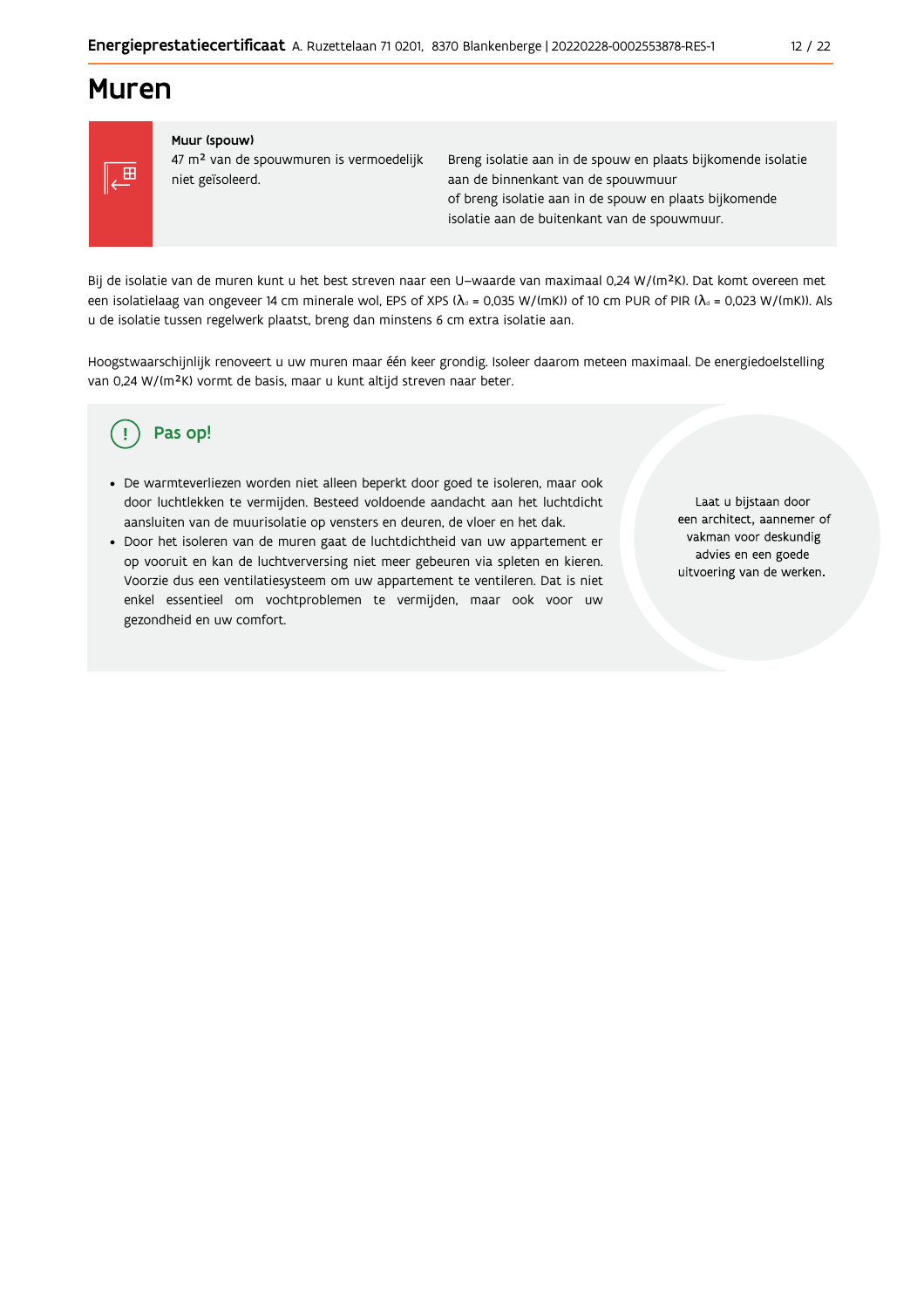### Methodes om buitenmuren te isoleren

Er bestaan een aantal methodes om muren te isoleren. U kunt die methodes combineren om de energiedoelstelling van 0,24 W/(m<sup>2</sup>K) te halen.

### Spouwmuren isoleren

Na-isolatie van de spouw moet gebeuren door een gecertificeerde aannemer. Een 5 cm brede spouw isoleren is vaak niet genoeg om de energiedoelstelling van 0,24 W/(m<sup>2</sup>K) te halen. Combineer de isolatie van de spouw met isolatie aan de binnen of buitenkant van de muren.



1. Dragende muur | 2. Ingeblazen isolatie | 3. Gevelsteen / gevelbekleding

### $\bigoplus$

- Weinig overlast en snelle uitvoering.
- Relatief goedkoop
- Geen invloed op het uitzicht van het appartement.

### $\odot$

- · Niet altijd toepasbaar (te smalle of vervuilde spouw, vorstschade, dampremmende gevelbekleding ...)
- Koudebruggen zijn moeilijk weg te werken

### Muren aan de buitenkant isoleren

een geïsoleerde spouw op te trekken of door isolatiemateriaal aan te brengen met daarop een bepleistering of een nieuwe gevelbekleding.



1. Buitenmuur | 2. Isolatie | 3. Vochtscherm | 4. Afwerkingslaag | 5. Stijl- en regelwerk (optioneel)

### $\odot$

- · Bouwfysisch veruit de beste oplossing.
- Koudebruggen worden weggewerkt.
- · Nieuw uitzicht van het appartement.

### $\odot$

- Vrij dure oplossing.
- · Niet toepasbaar bij beschermde of siergevels.
- Soms is een stedenbouwkundige vergunning vereist.

### Denk vooruit!

- · Nadien uw dak isoleren? Zorg nu al dat de dakisolatie zal kunnen aansluiten op de muurisolatie
- Vernieuw eerst vensters en deuren (indien nodig), zodat de buitenisolatie hierop kan aansluiten.
- Hou nu al rekening met later te plaatsen zonwering.

### Muren aan de binnenkant isoleren

Dat kan door een extra buitenmuur met Isolatieplaten kunnen rechtstreeks op de bestaande muur bevestigd worden of een structuur in hout of metaal kan opgevuld worden met isolatie

('voorzetwandsysteem'). Binnenisolatie is een delicaat werk. Vraag advies aan een vakman of laat het uitvoeren door een gecertificeerd aannemer.



1. Buitengevel | 2. Isolatie | 3. Dampscherm | 4. Binnenafwerking | 5. Stijl- en regelwerk (optioneel)

 $\odot$ 

- Relatief eenvoudig zelf uit te voeren.
- Geen invloed op het uitzicht van het appartement.

### $\odot$

- · Bouwfysisch de meest delicate oplossing.
- De binnenruimte verkleint en stopcontacten, leidingen en radiatoren moeten worden verplaatst.

### Denk vooruit!

- Vernieuw eerst vensters en deuren (indien nodig), zodat de binnenisolatie hierop kan aansluiten.
- Breng eventueel wandverstevigingen aan om later kaders en kasten te kunnen ophangen.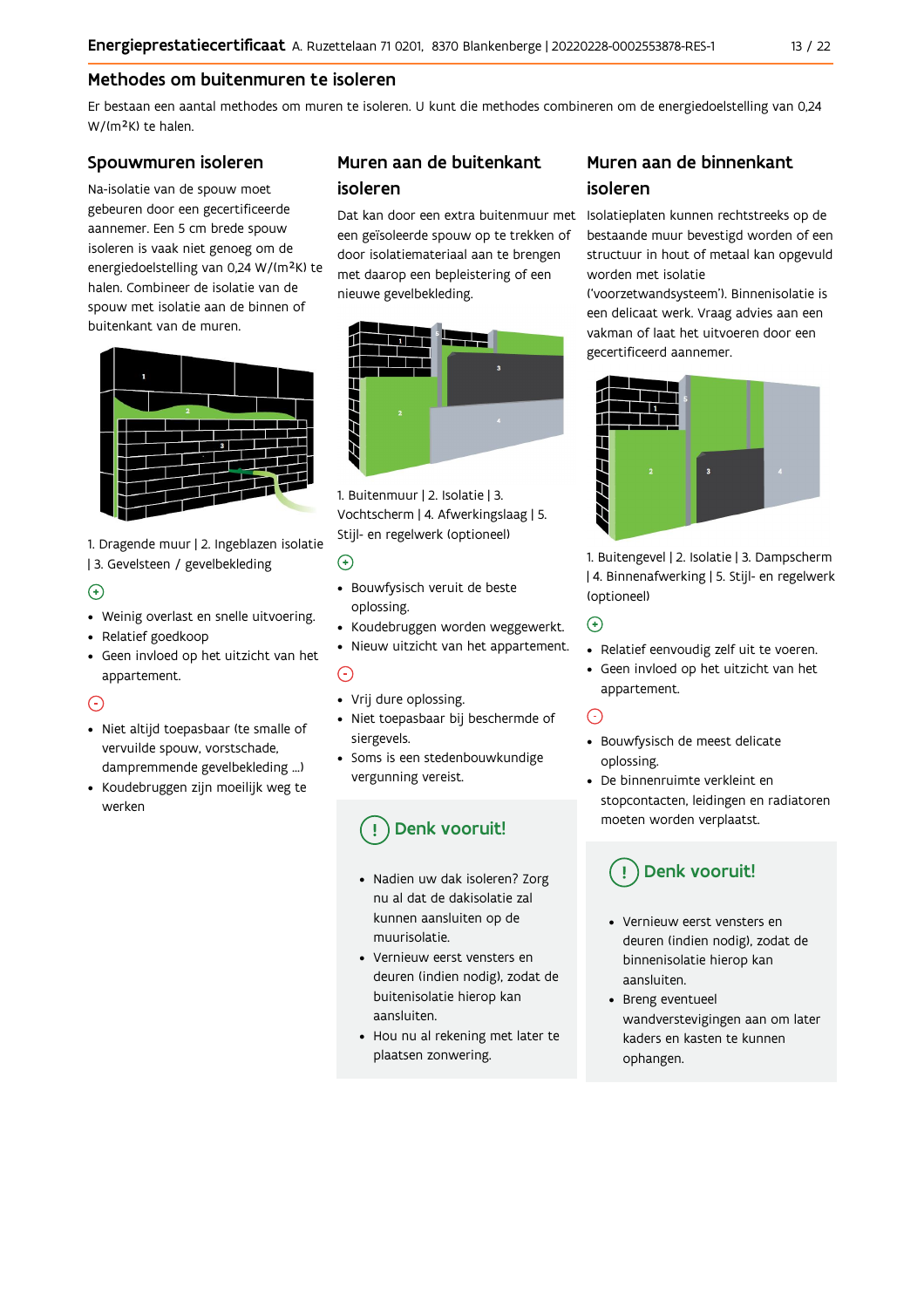### Technische fiche van de muren

De energiedeskundige heeft de onderstaande gegevens ingevoerd. Bezorg die gegevens aan uw vakman.

|           | Beschrijving                         | Oriëntatie | Netto-oppervlakte (m <sup>2</sup> ) | Diepte onder maaiveld (m) | J-waarde bekend (W/(m <sup>2</sup> K)) | R-waarde bekend (m <sup>2</sup> K/W) | solatie           | Refjaar renovatie        | Luchtlaag            | Muurtype | Berekende U-waarde<br>(W/(m <sup>2</sup> K)) |
|-----------|--------------------------------------|------------|-------------------------------------|---------------------------|----------------------------------------|--------------------------------------|-------------------|--------------------------|----------------------|----------|----------------------------------------------|
|           | Buitenmuur                           |            |                                     |                           |                                        |                                      |                   |                          |                      |          |                                              |
| $\bullet$ | Voorgevel<br>VG1                     | <b>NW</b>  | 11                                  | $\overline{a}$            |                                        |                                      | isolatie onbekend | $\overline{\phantom{a}}$ | aanwezig<br>in spouw | a        | 1,79                                         |
|           | Achtergevel                          |            |                                     |                           |                                        |                                      |                   |                          |                      |          |                                              |
| $\bullet$ | AG1                                  | ZO         | 11,4                                | $\overline{a}$            |                                        |                                      | isolatie onbekend | $\blacksquare$           | aanwezig<br>in spouw | a        | 1,79                                         |
|           | Linkergevel                          |            |                                     |                           |                                        |                                      |                   |                          |                      |          |                                              |
| $\bullet$ | LG1                                  | <b>NO</b>  | 25                                  |                           |                                        |                                      | isolatie onbekend | $\blacksquare$           | aanwezig<br>in spouw | a        | 1,79                                         |
|           | Muur in contact met verwarmde ruimte |            |                                     |                           |                                        |                                      |                   |                          |                      |          |                                              |
|           | Voorgevel                            |            |                                     |                           |                                        |                                      |                   |                          |                      |          |                                              |
|           | VG2 aangrenzend<br>GD                | <b>NW</b>  | 31                                  | Ĭ.                        |                                        | ۰                                    | isolatie onbekend | $\overline{\phantom{a}}$ | onbekend             | a        | 1,92                                         |
|           | Rechtergevel                         |            |                                     |                           |                                        |                                      |                   |                          |                      |          |                                              |
|           | RG1 aangrenzend                      | ZW         | 59                                  | $\overline{a}$            |                                        |                                      | isolatie onbekend | $\overline{\phantom{a}}$ | onbekend             | a        | 1,92                                         |
|           | Linkergevel                          |            |                                     |                           |                                        |                                      |                   |                          |                      |          |                                              |
|           | LG2 aangrenzend                      | <b>NO</b>  | 31                                  | $\frac{1}{2}$             |                                        | $\overline{\phantom{m}}$             | isolatie onbekend | $\overline{\phantom{a}}$ | onbekend             | a        | 1,92                                         |

### Legende

a muur niet in isolerende snelbouwsteen of cellenbeton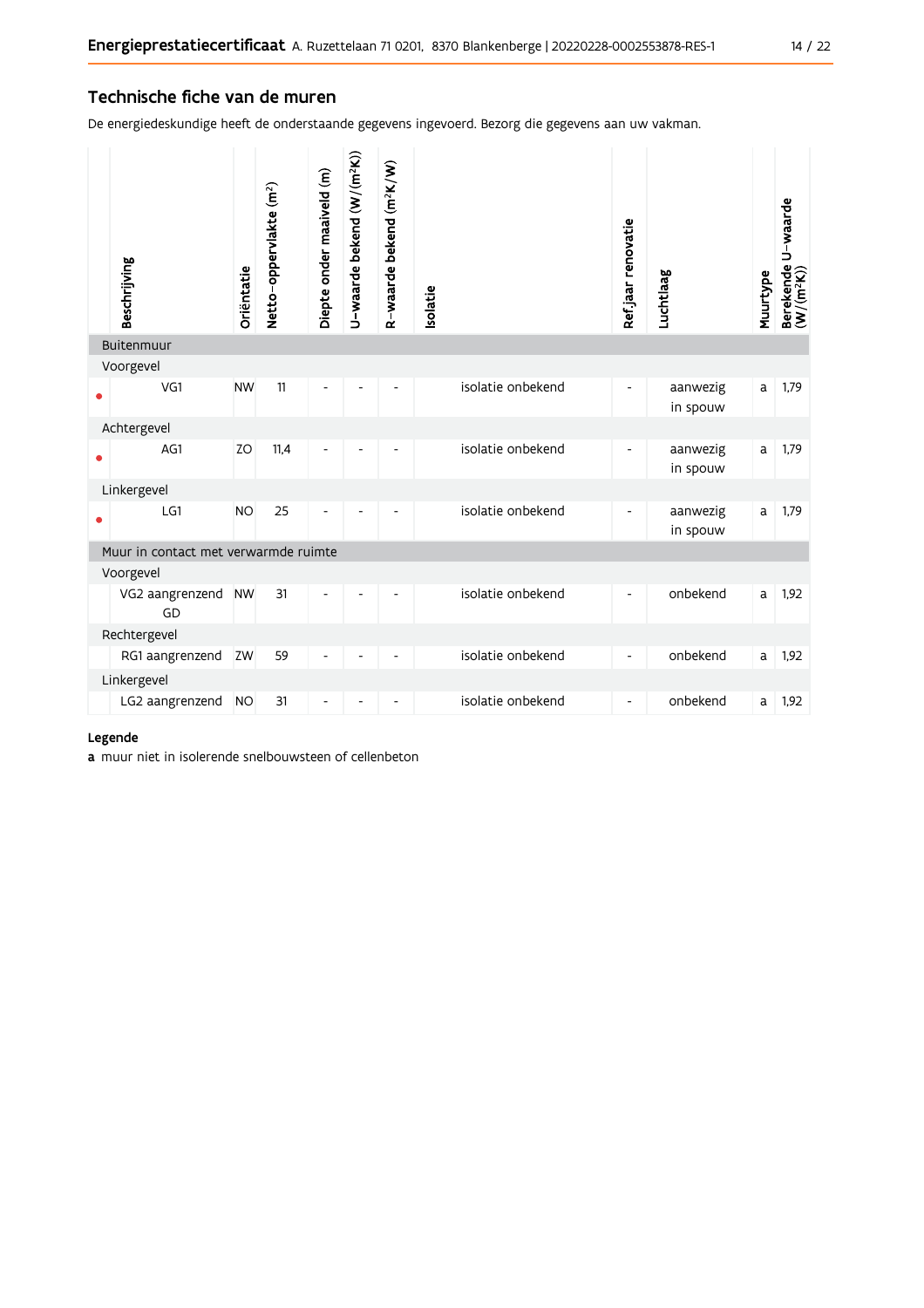# Vloeren

### Technische fiche van de vloeren

De energiedeskundige heeft de onderstaande gegevens ingevoerd. Bezorg die gegevens aan uw vakman.



### Legende

a vloer niet in cellenbeton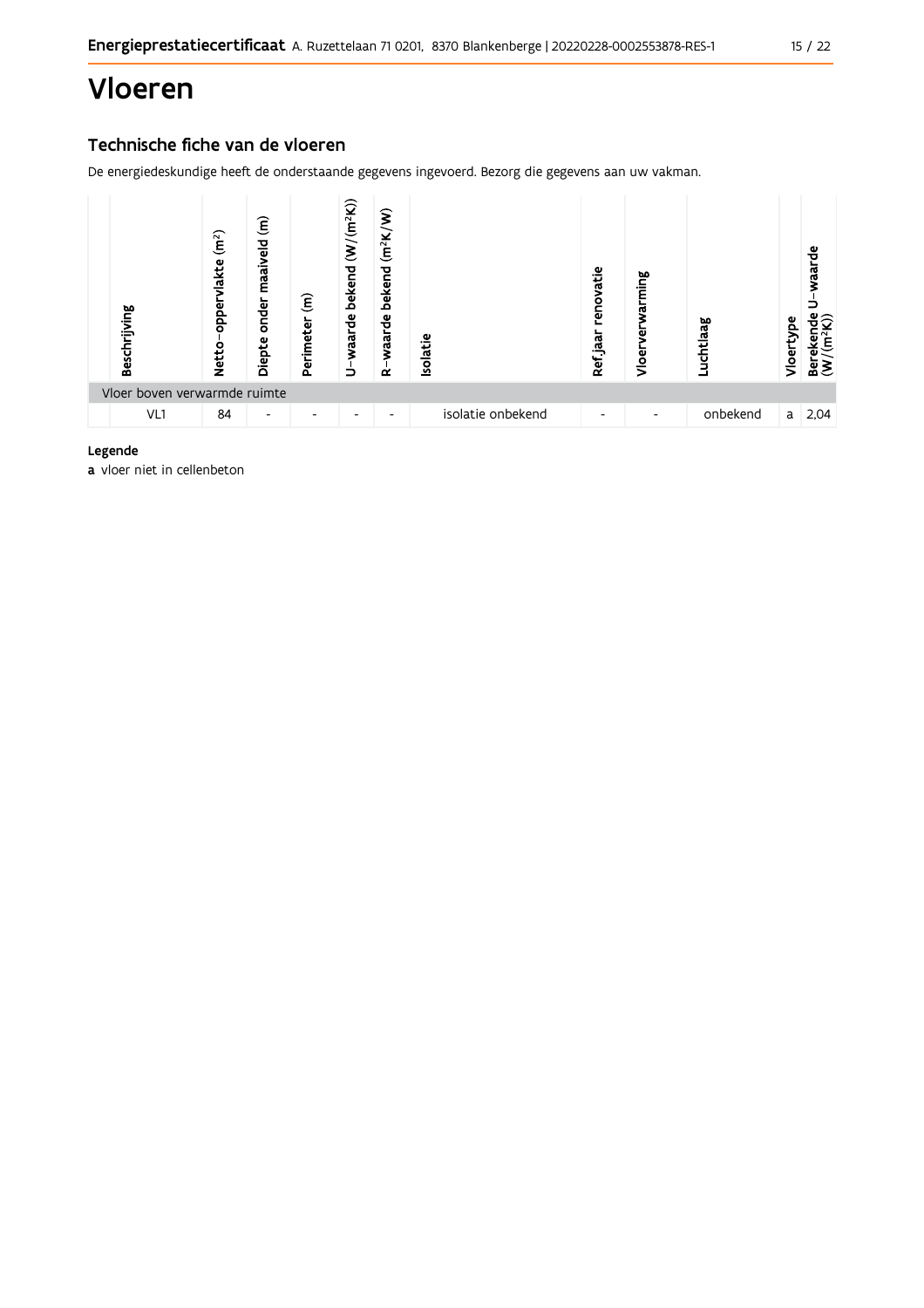### Ruimteverwarming

#### Verwarming

verwarmd.

100% van het appartement wordt verwarmd Vervang de (accumulerende) kachel(s) en elektrische met een (accumulerende) kachel of elektrisch verwarming door een lucht/water of bodem/water warmtepomp

> of een condenserende ketel. Plaats een afgiftesysteem, bij voorkeur op lage temperatuur.

Een condenserende ketel heeft een jets slechter rendement. Gemiddeld gezien zal uw energiescore met een condenserende ketel, na uitvoering van alle aanbevelingen, een 20-tal kWh/(m<sup>2</sup>jaar) hoger liggen dan met een warmtepomp.

Bij de renovatie van uw verwarmingsinstallatie kunt u het best kiezen voor een energiezuinig systeem. Gebruik zo veel mogelijk hernieuwbare energiebronnen.

Ţ

### Warmte opwekken op een energie-efficiënte manier

Bij uw renovatie kunt u het best kiezen voor een centraal toestel met een zo hoog mogelijk rendement en zo laag mogelijke werkingstemperatuur, zoals een warmtepomp of een condenserende ketel. Voorzie in een optimale centrale regeling, zoals een kamerthermostaat in combinatie met een buitenvoeler. Gebruik zo veel mogelijk hernieuwbare energiebronnen, zodat de zon, de lucht, de bodem of het water uw verwarmingsfactuur betalen. Andere opties zijn een warmtenet of een micro-warmte-krachtkoppeling.

### Warmtepomp

imm



Als uw appartement al goed geïsoleerd is en als u beschikt over oppervlakteverwarming of voldoende grote radiatoren, dan kunt u de plaatsing van een warmtepomp overwegen. Bij uw renovatie kunt u het best kiezen voor een systeem met een seizoensprestatiefactor (SPF) van 4 of hoger.

Een warmtepomp brengt warmte uit de omgeving (lucht, water of bodem) op voldoende hoge temperatuur. 65% à 80% van de energie die de warmtepomp levert, wordt gewonnen uit de omgeving. Zo verbruikt een warmtepompinstallatie minder energie en stoot ze minder CO<sub>2</sub> uit dan een klassiek verwarmingssysteem.

### Condenserende ketel

Condenserende ketels hebben een nominaal rendement van meer dan 100% omdat ze de warmte in de waterdamp van de afgevoerde rookgassen recupereren.

Minder positief is dat condenserende ketels vaak werken op gas of stookolie. Dat zijn fossiele brandstoffen waarvan u het gebruik het best zo veel mogelijk kunt beperken. Overweeg daarom de combinatie van een condenserende ketel met een zonneboilerinstallatie met zonnecollectoren of de koppeling van een condenserende ketel aan een warmtepomp (=hybride warmtepomp).

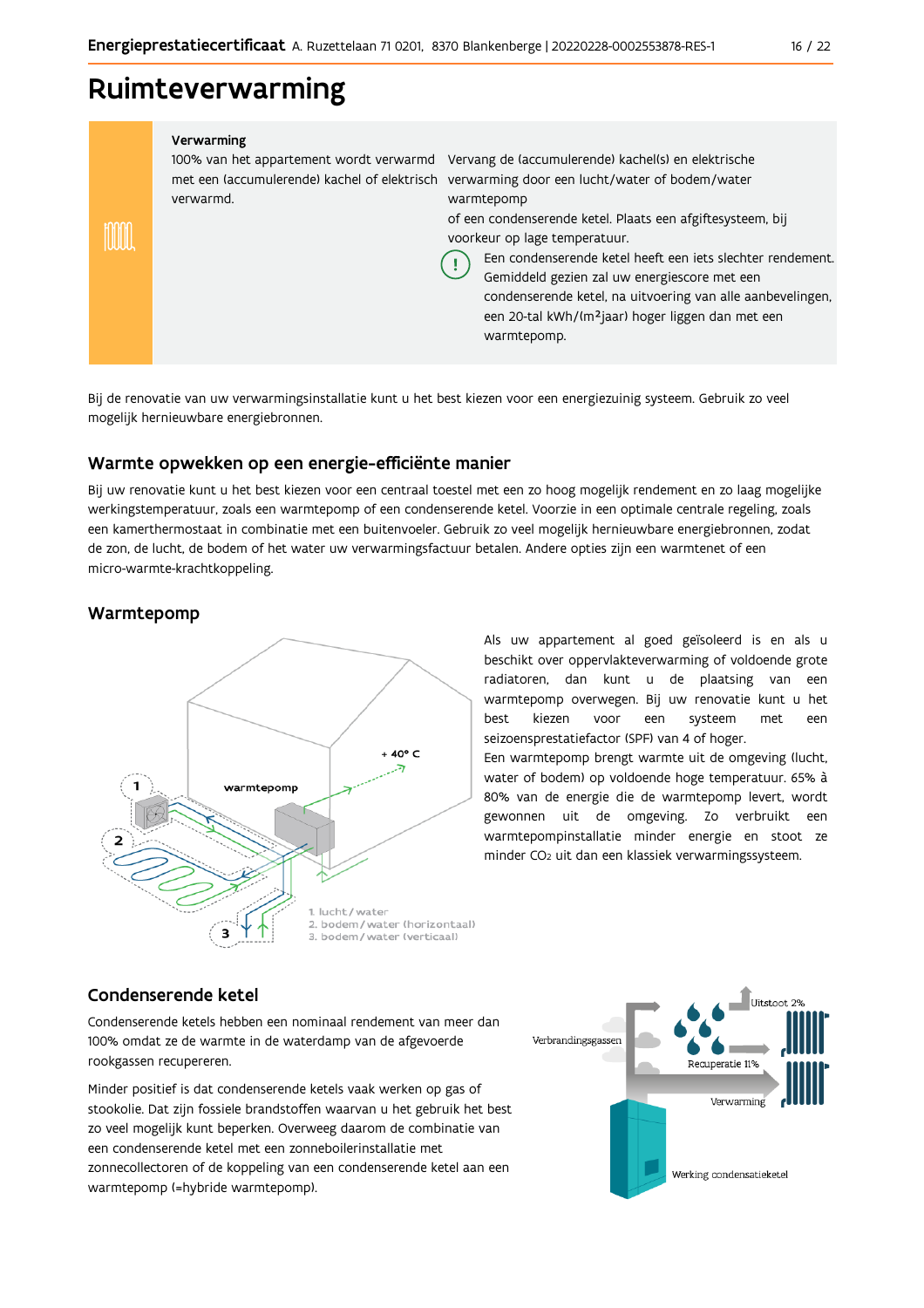### (Micro-)warmte-krachtkoppeling

Een (micro-)warmte-krachtkoppeling is een toestel dat tegelijk elektriciteit en warmte opwekt met één enkele (fossiele) brandstof. U kunt het best met een vakman bekijken of uw appartement geschikt is voor dit soort toestel.

### Warmtenet

Als in uw stad of gemeente al warmtenetten beschikbaar zijn of als er plannen zijn om ze in de toekomst aan te leggen, overweeg dan om op die warmtenetten aan te sluiten of om nu al de nodige aansluitingsmogelijkheden te voorzien.

### Denk vooruit!

- · Hou bij de keuze van uw verwarmingstoestel altijd rekening met de warmtevraag in de nog niet-verwarmde ruimtes.
- Vervangt u eerst uw verwarmingstoestel en gaat u dan pas isoleren? Kies in samenspraak met een vakman voor een toestel met een vermogen dat zoveel mogelijk is afgestemd op de toekomstige, en niet op de huidige, situatie. Indien het vermogen te groot is voor de gerenoveerde toestand, zal uw nieuw toestel na de renovatie aan een verminderd rendement werken.
- · Overweegt u een warmtepomp? Zorg dan eerst dat uw appartement voldoende goed geïsoleerd is. Zo kan de warmtepomp op een lage temperatuur werken en werkt ze het meest efficiënt. Ook zijn er bij een bodemwarmtepomp dan minder grondboringen nodig, hetgeen de prijs kan drukken.

### Afgiftesysteem op lage temperatuur

Bij uw renovatie kunt u het best kiezen voor een afgiftesysteem met een zo laag mogelijke werkingstemperatuur. Er zijn twee gangbare systemen.

### Radiatoren of convectoren op lage temperatuur

Radiatoren of convectoren op lage temperatuur zien er hetzelfde uit als de standaardvarianten, maar worden gevoed met water van maximaal 45 graden in plaats van 70 graden of meer.

### $\bigoplus$

• Snel systeem waardoor uw appartement snel opwarmt.

### $\bigodot$

· Radiatoren op lage temperatuur zijn iets groter en nemen dus meer ruimte in.

### Vloer- of wandverwarming

Bij vloer- of wandverwarming wordt water van 30 tot 40 graden door leidingen in uw vloer of wand gestuwd om het op te warmen.

### $\bigoplus$

· Hoog comfortgevoel omdat de warmte gelijkmatig over de hele ruimte wordt verspreid en de gevoelstemperatuur hoger ligt dan de luchttemperatuur.

#### ∈

· Traag systeem waardoor uw appartement maar geleidelijk aan opwarmt.

### Denk vooruit!

- · Overweegt u op lage temperatuur te verwarmen, controleer dan eerst of uw centrale verwarmingstoestel daarvoor geschikt is.
- · Bent u van plan om vloerverwarming te plaatsen, plaats dan eerst voldoende isolatie in de vloer. Hou er rekening mee dat u achteraf geen isolatie meer kunt bijplaatsen boven op de vloer.
- · Bent u van plan om wandverwarming te plaatsen, plaats dan eerst voldoende isolatie in de muur. Hou er rekening mee dat u achteraf geen isolatie meer kunt bijplaatsen aan de binnenkant.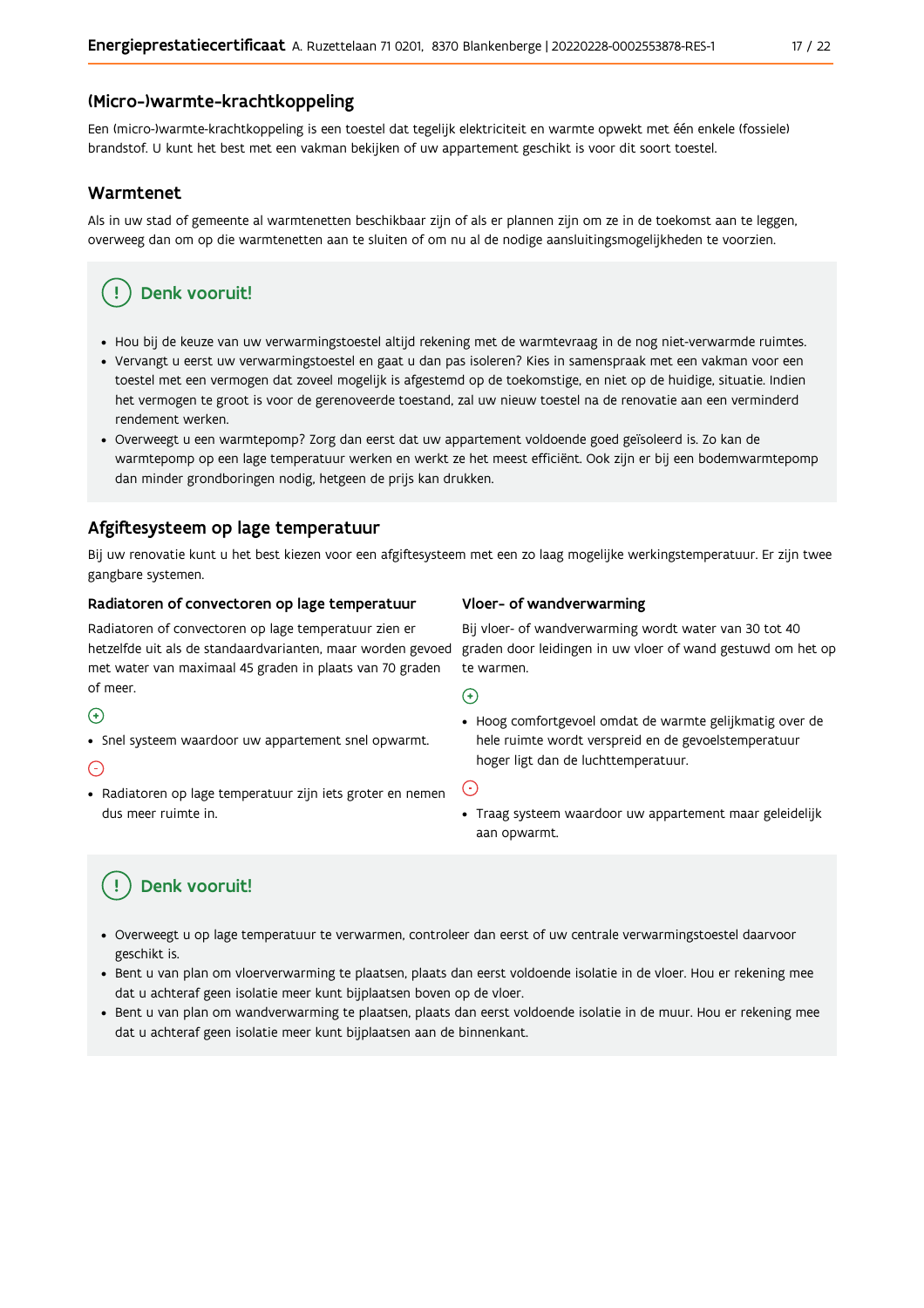#### Pas op!  $\left( \begin{array}{c} 1 \end{array} \right)$

- · Kiest u voor gefaseerd renoveren? Na bepaalde renovatiemaatregelen zult u minder hoeven te verwarmen. Hou er nu al rekening mee als u een verwarmingsoplossing kiest.
- . Let op dat u de kamerthermostaat niet plaatst tegen een buitengevel, naast een verwarmingselement of op een plaats waar veel tocht is. De regeling van uw verwarming werkt dan niet goed.

Laat u bijstaan door een architect, aannemer of vakman voor deskundig advies en een goede uitvoering van de werken.

### Technische fiche van de ruimteverwarming

De energiedeskundige heeft de onderstaande gegevens ingevoerd. Bezorg die gegevens aan uw vakman.

### Installaties met één opwekker

|                             | RV1                      | RV <sub>2</sub>          | RV <sub>3</sub>          |  |
|-----------------------------|--------------------------|--------------------------|--------------------------|--|
|                             | $\circledast$            | $\odot$                  | $\circledR$              |  |
| Omschrijving                | gaskachel well str       | gaskachel nestor         | elektrische wandkachel   |  |
|                             |                          | martin                   |                          |  |
| Type verwarming             | decentraal               | decentraal               | decentraal               |  |
| Aandeel in volume (%)       | 44%                      | 40%                      | 16%                      |  |
| Installatierendement (%)    | 65%                      | 63%                      | 88%                      |  |
| Aantal opwekkers            | 1                        | 1                        | $\mathbf{1}$             |  |
| Opwekking                   |                          |                          |                          |  |
|                             |                          |                          |                          |  |
| Type opwekker               | $\overline{a}$           | $\overline{a}$           |                          |  |
| Energiedrager               | gas                      | gas                      | elektriciteit            |  |
| Soort opwekker(s)           |                          |                          |                          |  |
| Bron/afgiftemedium          | $\overline{\phantom{0}}$ | $\overline{\phantom{a}}$ |                          |  |
| Vermogen (kW)               | ٠                        | $\blacksquare$           | ٠                        |  |
| Elektrisch vermogen WKK     |                          |                          |                          |  |
| (kW)                        |                          |                          |                          |  |
| Aantal (woon)eenheden       | ٠                        | $\blacksquare$           | $\blacksquare$           |  |
| Rendement                   | ٠                        | $\blacksquare$           | $\overline{\phantom{a}}$ |  |
| Referentiejaar fabricage    | $\overline{a}$           | $\blacksquare$           | $\overline{a}$           |  |
| Labels                      | HR BGV/AGB               |                          |                          |  |
| Locatie                     | L,                       | ÷,                       | $\overline{a}$           |  |
| Distributie                 |                          |                          |                          |  |
| <b>Externe stookplaats</b>  | $\overline{a}$           | $\blacksquare$           | ٠                        |  |
| Ongeïsoleerde leidingen (m) | $\overline{a}$           | $\overline{a}$           | $\overline{a}$           |  |
| Ongeïsoleerde combilus (m)  | $\overline{a}$           |                          |                          |  |
| Aantal (woon)eenheden op    |                          |                          |                          |  |
| combilus                    |                          |                          |                          |  |
| Afgifte & regeling          |                          |                          |                          |  |
| Type afgifte                |                          |                          |                          |  |
| Regeling                    |                          |                          |                          |  |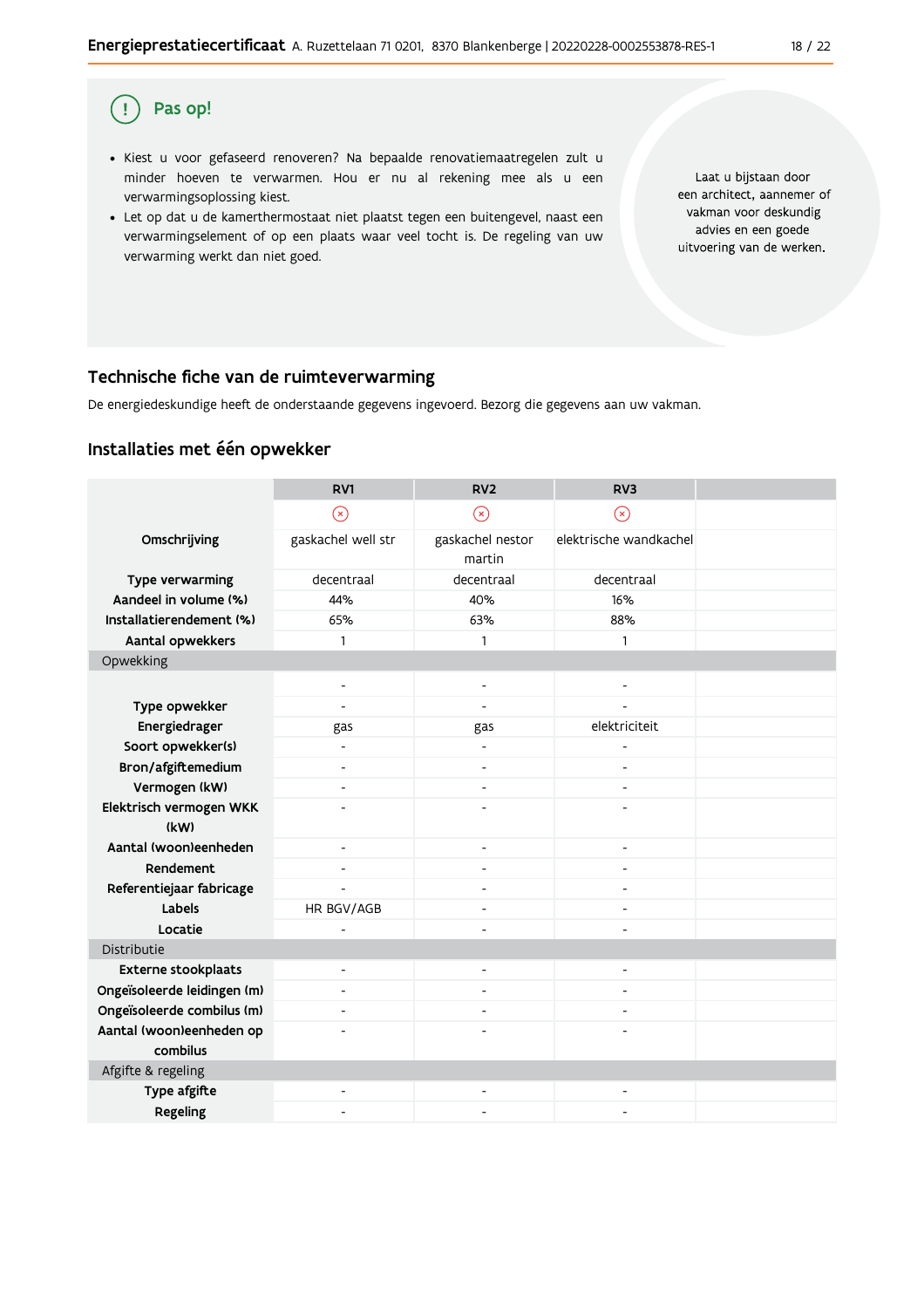# Installaties voor zonne-energie



#### Zonneboiler

Er is geen zonneboiler aanwezig.

Onderzoek de mogelijkheid om een zonneboiler te plaatsen. Raadpleeg hiervoor de zonnekaart of vraag raad aan een vakman.

Zonnepanelen Er zijn geen zonnepanelen aanwezig.

Onderzoek de mogelijkheid om zonnepanelen te plaatsen. Raadpleeg hiervoor de zonnekaart of vraag raad aan een vakman.

De zonnekaart berekent automatisch het zonnepotentieel voor uw gebouw en geeft een indicatie van het aantal zonnepanelen of zonnecollectoren dat u op het dak zou kunnen plaatsen.

Let op: de zonnekaart gaat uit van het elektriciteits- en watergebruik van een standaardgezin. Hou er bij de bepaling van de grootte van de te plaatsen installatie rekening mee dat het elektriciteits- en watergebruik van uw gebouw kan afwijken.

Voor meer informatie over de berekening van het zonnepotentieel kunt u terecht op de zonnekaart via www.energiesparen.be/zonnekaart.

### Zonnepanelen

Zonnepanelen (ook wel fotovoltaïsche panelen of PV-panelen genoemd) zetten de energie van de zon om in elektriciteit.

Bij de bepaling van het aantal te plaatsen zonnepanelen kunt u ervoor kiezen om alleen uw eigen elektriciteitsverbruik te dekken of om meteen het volledige beschikbare dakoppervlak te benutten.

Om de zonnepanelen optimaal te laten renderen, plaatst u ze tussen oostelijke en westelijke richting onder een hoek van 20° tot 60°.

### Zonneboiler

Zonnecollectoren zetten de energie van de zon om in warmte. Een zonneboilerinstallatie bestaat uit zonnecollectoren op het dak en een opslagvat voor warm water. Een zonneboiler verwarmt een deel van het sanitair warm water met gratis zonnewarmte. Als de installatie voldoende groot is, kan ze ook in een deel van uw behoefte voor ruimteverwarming voorzien. Hou er wel rekening mee dat een zonnecollector het hoogste rendement behaalt in de zomer. Het rendement in de winter ligt beduidend lager.

Om de zonnecollectoren optimaal te laten renderen, plaatst u ze tussen oostelijke en westelijke richting onder een hoek van 20° tot 60°.



1. Zonnepaneel | 2. Omvormer | 3. Elektrische toestellen



1. Zonnecollector | 2. Opslagvat zonneboiler | 3. Sanitair warm water | 4. Afgifte-element voor ruimteverwarming (optioneel)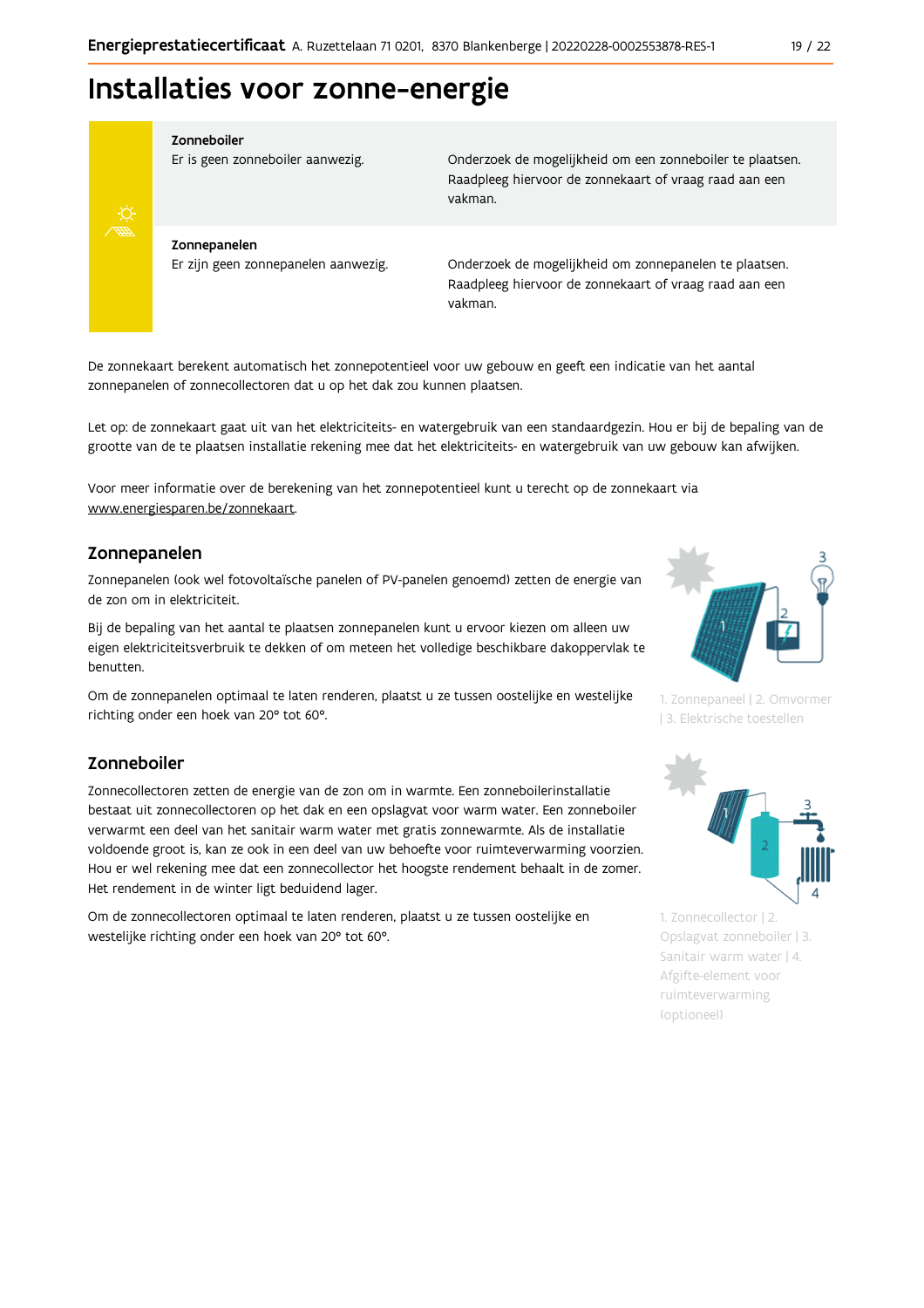#### Ţ Denk vooruit!

- · Zorg ervoor dat het dak waarop u de zonnepanelen of zonnecollectoren plaatst, goed is geïsoleerd. Als de installaties geplaatst zijn, kunt u het dak alleen nog aan de onderkant isoleren.
- · De groenste én de goedkoopste stroom is de stroom die u niet verbruikt. Probeer daarom eerst overbodig elektriciteitsverbruik te vermijden door bijvoorbeeld het sluimerverbruik te verminderen.
- · Beperk ook het gebruik van sanitair warm water door gebruik te maken van een spaardouchekop, een debietbegrenzer of een douchewarmtewisselaar.

#### Pas op!  $\left(\right.$   $\right.$

- · Schaduw van gebouwen, bomen en schoorstenen vermindert de opbrengst van zonnepanelen en zonnecollectoren.
- Informeer bij uw gemeentebestuur of u een bouwvergunning moet aanvragen voor de plaatsing van zonnepanelen of zonnecollectoren.

Laat u bijstaan door een architect, aannemer of vakman voor deskundig advies en een goede uitvoering van de werken.

### Technische fiche van de installaties op zonne-energie

Geen installaties op zonne-energie aanwezig.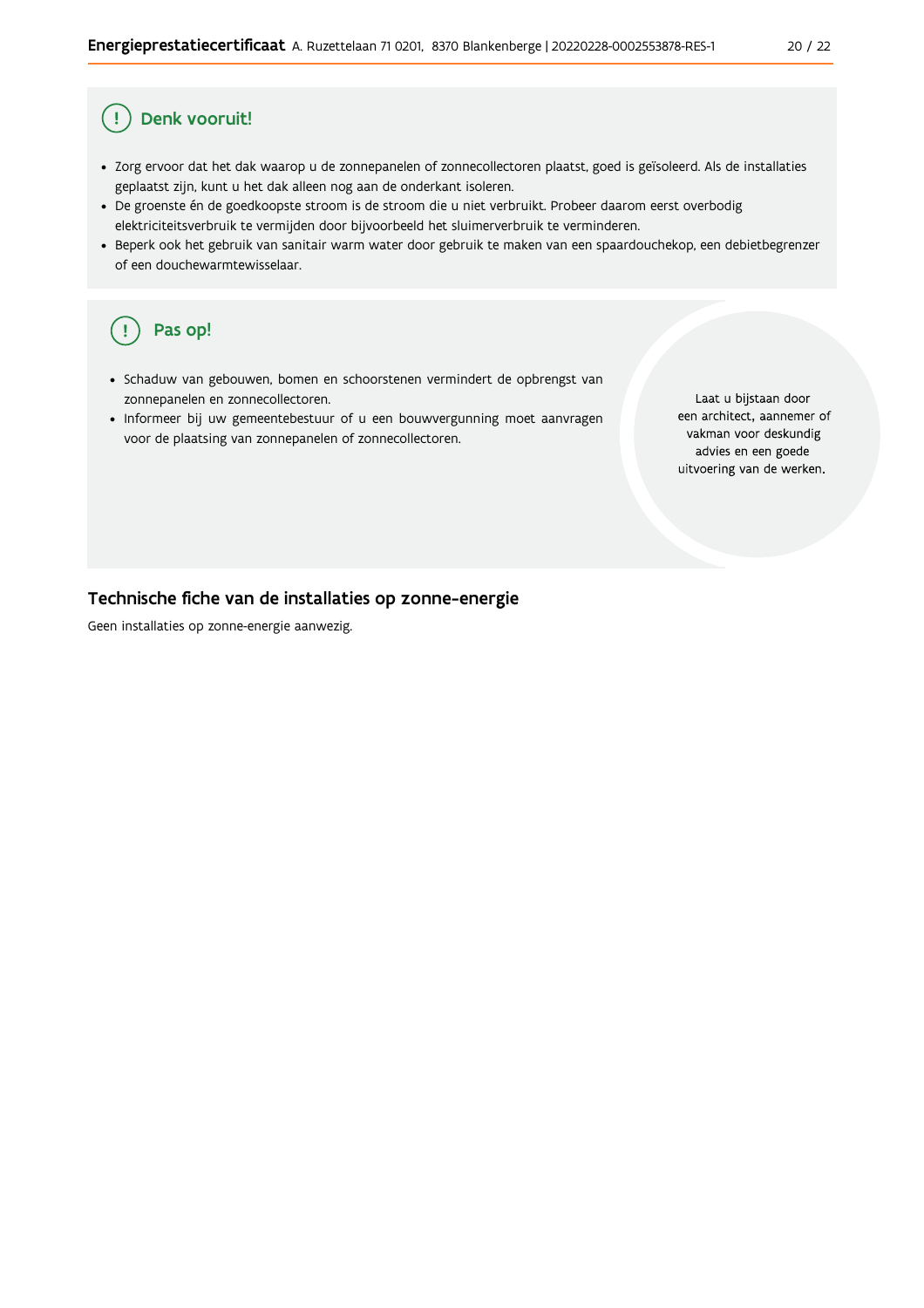# Overige installaties

### Sanitair warm water



Uw appartement beschikt niet over een zonneboiler. Overweeg de plaatsing van een zonneboiler of warmtepompboiler. Daarmee kunt u energie besparen.

|                                    | SWW1                         | SWW <sub>2</sub>             |  |
|------------------------------------|------------------------------|------------------------------|--|
| <b>Bestemming</b>                  | badkamer                     | keuken                       |  |
| Opwekking                          |                              |                              |  |
| Soort                              | individueel                  | individueel                  |  |
| Gekoppeld aan ruimteverwarming     | neen                         | neen                         |  |
| Energiedrager                      | elektriciteit                | elektriciteit                |  |
| Type toestel                       | elektrische                  | elektrische                  |  |
|                                    | weerstandsverwarming         | weerstandsverwarming         |  |
| Referentiejaar fabricage           | $\overline{\phantom{0}}$     |                              |  |
| Energielabel                       |                              |                              |  |
| Opslag                             |                              |                              |  |
| Aantal voorraadvaten               | 1                            | 1                            |  |
| Aantal (woon)eenheden              | -                            | -                            |  |
| Volume (I)                         | 100                          | 10 <sup>1</sup>              |  |
| Omtrek (m)                         |                              |                              |  |
| Hoogte (m)                         |                              |                              |  |
| Isolatie                           | aanwezig                     | aanwezig                     |  |
| Label                              | <b>NF</b>                    |                              |  |
| Opwekker en voorraadvat één geheel | ja                           | ja                           |  |
| Distributie                        |                              |                              |  |
| Type leidingen                     | gewone leidingen             | gewone leidingen             |  |
| Lengte leidingen (m)               | $\leq$ 5m                    | $\leq$ 5m                    |  |
| Isolatie leidingen                 | $\qquad \qquad \blacksquare$ |                              |  |
| Aantal (woon)eenheden op leidingen | $\overline{\phantom{a}}$     | $\qquad \qquad \blacksquare$ |  |

### Ventilatie

 $\frac{\circledcirc}{\circ}$ Uw appartement beschikt mogelijk niet over voldoende ventilatievoorzieningen. Een goede ventilatie is echter noodzakelijk om een gezond binnenklimaat te garanderen. Voorzie bij uw renovatie daarom in een ventilatiesysteem. Om energie te besparen, kunt u het best kiezen voor een systeem met vraagsturing of warmteterugwinning.

| Type ventilatie | geen of onvolledig |
|-----------------|--------------------|
|                 |                    |

### **Koeling**

Uw appartement heeft kans op oververhitting, ondanks de aanwezige zonwering. Vermijd de plaatsing van een koelinstallatie, want die verbruikt veel energie. Bekijk of andere maatregelen mogelijk zijn om oververhitting tegen te gaan: 's nachts intensief ventileren, bijkomende zonwering ...